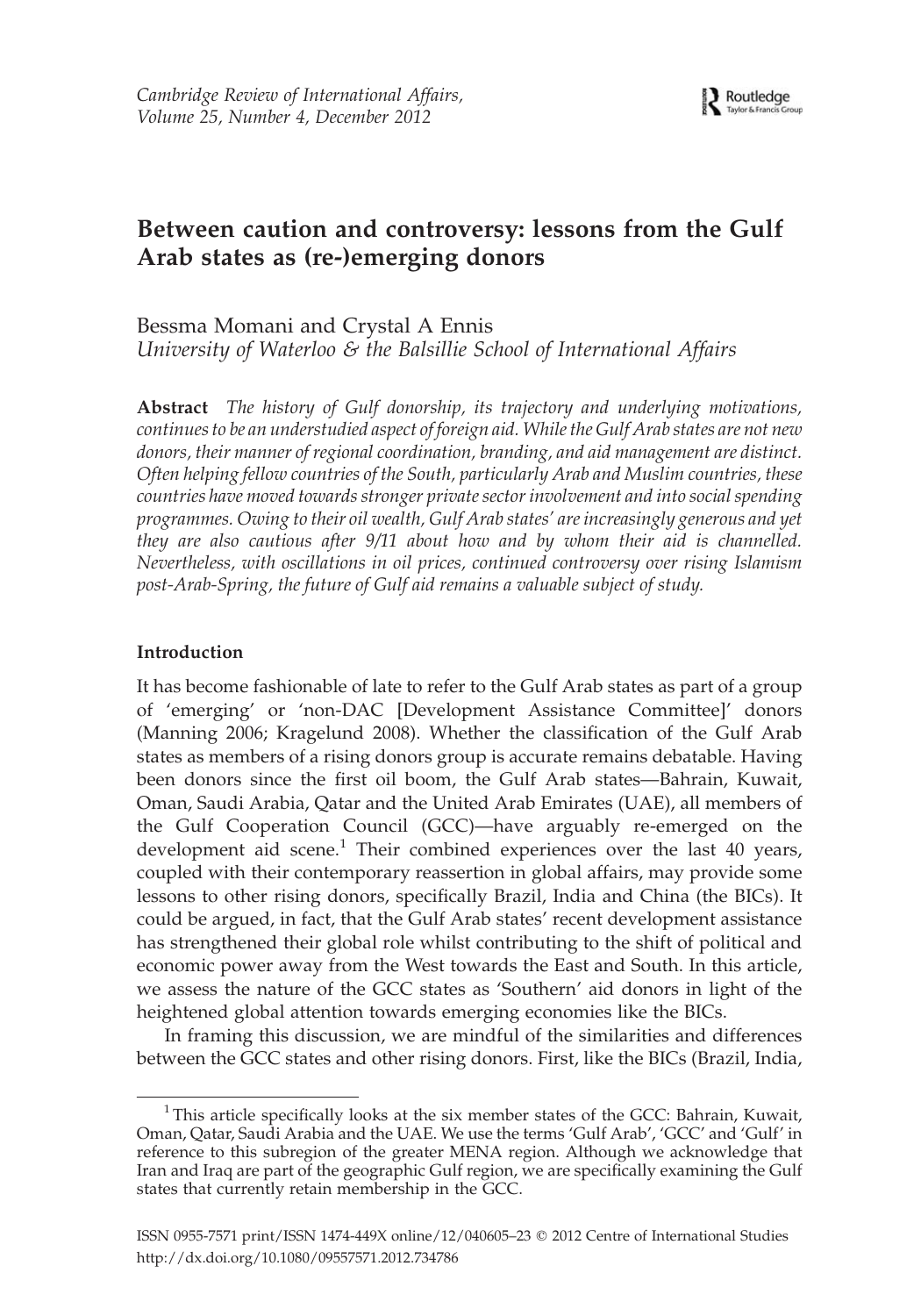and China), the Gulf Arab countries have an established history of being active donors in the South. Though the term 'emerging donors' suggests otherwise, the Gulf Arab states and the BICs are neither 'recently arrived' nor 'newly emergent' foreign aid providers. Second, unique to the Gulf, changes in levels of Gulf aid commitments have generally mirrored oil price trends. Aid contributions, therefore, dramatically declined in the 1980s and 1990s. The continuation of rising or declining aid levels corresponding to movements in energy and related commodity markets can be expected in the future. In contrast, the BICs' cycle of aid flows does not appear to be vulnerable to the vicissitudes of world energy markets. Third, the motivations and modes of assistance both groups provide to Southern countries have evolved in response to divergent global and regional pressures. Pressures that are unique to the Gulf donors include mounting Western suspicion of the sources and direction of Gulf, and particularly Muslim, aid. This has become especially significant in the post-9/11 world, with the concomitant negative association of Gulf money with extremism in the 'war on terror'. As well, an increase in domestic and intra-regional expenditure to respond to the unrest sweeping the region over 2011–2012 may arguably tighten GCC states' international aid purse further. It is, however, too early to assess the impact of the 'Arab Spring' on GCC aid practices. These pressures, combined with monetary constraints as a result of the recent financial crisis, have prompted the Gulf states to become more cautious donors. They have, furthermore, undertaken rebranding initiatives to both improve their international image and raise the profile of their aid in the international sphere.

This article is organized into three themes: the origins, mechanisms and lessons of Gulf aid. The first section discusses the history of Gulf donorship, its trajectory and underlying motivations. The second section focuses on regional donor coordination in the Gulf and draws lessons from Gulf aid management for the BICs. Third, and finally, the article explores the positive branding initiatives undertaken by the GCC states to enhance their donor reputations. This article ultimately argues that the Gulf Arab states are generous yet increasingly cautious re-emerging donors to the global South. As for other rising donors, there is a strong domestic and regional impetus to help fellow countries of the South. Despite this, Gulf governments need to consider world energy pricing and are restrained by a web of controversy and caution in the management, coordination and prevailing perceptions of their donations in the international community.

## Development assistance in a shifting global landscape

'Official development assistance' (ODA) refers to grants, loans or technical assistance from a government sector or agency provided to developing countries and multilateral development organizations with the aim of promoting economic development. In cases where the assistance is a loan, a portion of the loan should involve at least a 25 per cent grant (Paul and Pistor 2009, 1). Some governments use the term 'international aid' in broader reference to any international assistance spending, including that allocated to national development agencies (Paul and Pistor 2009). In this article, we refer to foreign aid, development aid and development assistance in loose and interchangeable terms. A dearth of financial reporting, a lack of definitional coherence both inside and among the countries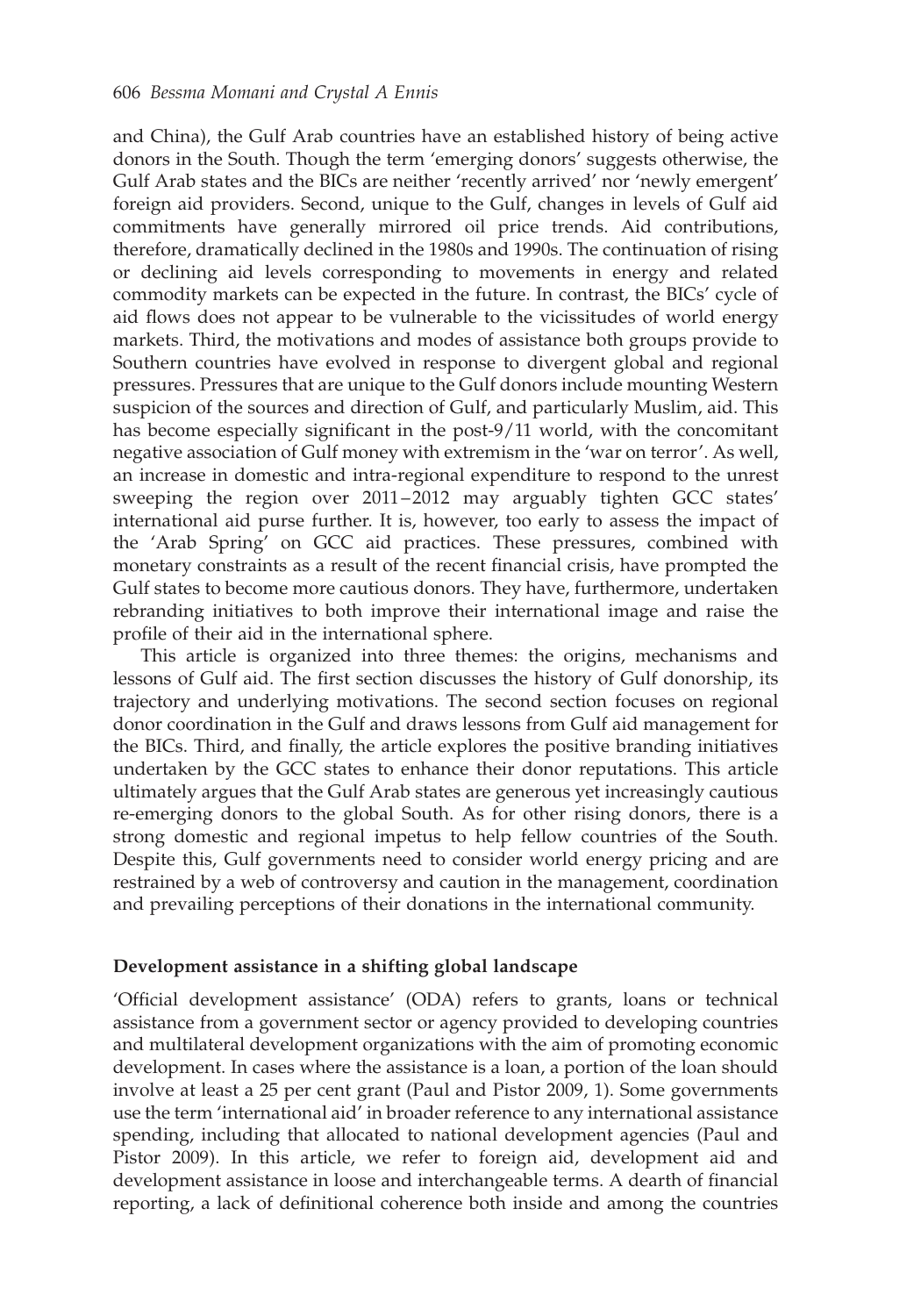under examination, and the difficulty of disentangling official government aid from personal donations from heads of state mean that relying on one rigid term and definition would restrict the analysis of aid stemming from the GCC region. We discuss these problems in more detail in the pages that follow. A recent paper by Debra Shushan and Christopher Marcoux arrived at similar conclusions. Their discussion of the opaqueness of Arab aid, which problematizes the lack of transparency and inconsistency in record-keeping, applies to Gulf Arab aid as well, a subset of the larger category (Shushan and Marcoux 2011).

As noted in the introduction, the (re-)emerging donors discussed in this special issue are a topic of growing interest in today's shifting geo-economic landscape. Particularly as we see the balance of global power being disaggregated away from the West, questions concerning the motives, ambitions and strategies of emerging economies recur. Development aid remains one of these particularly controversial issues. As Ngaire Woods noted several years ago, 'emerging economies are quietly beginning to change the rules of the game ... increasing their aid to poorer countries ... [and] giving aid on terms of their choosing' (Woods 2008, 1205). It is not only their lack of membership in the Organization for Economic Cooperation and Development's (OECD's) DAC that has induced fear in the 'Western' observer, but also that the generosity of these non-DAC donors (like the Gulf states and the BICs) threatens the influence of the DAC group. Several DAC members have raised concerns about a potential lack of commitment to environmental protection as well as disregard for global standards that would restrict aid to 'rogue states' (Woods 2008, 1206–1208; Naı´m 2007). One must ask, however, whether these concerns are valid or merely reflect the sense that the geo-economic balance of power is shifting away from primarily Western and neoliberal development models.

Global attention has been particularly focused on the BRICS since a Goldman Sachs report coined the term in 2001 (O'Neill 2001).<sup>2</sup> Yet since this time, and especially in the last several years, the Gulf Arab states have also been garnering significant global attention. Far beyond their partnership in the so-called 'war on terror' waged by the United States (US) after 9/11, the Gulf states' financial acumen, big sporting club purchases, Qatar's FIFA (The International Federation of Association Football) 2022 bid win and the (often questionable) role of these states in the revolutions of the Arab Spring have underlined the significance of analysis of this region. Still, little is known about the donorship practices of the GCC states. With some notable exceptions (Shushan and Marcoux, Neumayer, Villanger), few scholars have dealt with the region's role as an aid donor in the current shifting global order. This article contributes to this nascent body of literature on Gulf donors and, taken together with the illuminative chapters on the BRICs (Brazil, Russia, India and China) in this special issue, contributes to the larger debate on the role of 'emerging' or non-DAC donors.

Initiating a dialogue on re-emerging donors like the Gulf Arab states along with analysis of the BICs, also simultaneously new and old participants in the donor community, allows some cross-pollination of experiences and potentially mutually beneficial lessons. Just as the strategies that lend success to GCC donors may be insightful to the BICs, so too may those practices that have raised alarm

 $2$  The Goldman-Sachs acronym 'BRICs', of course, also includes Russia as a re-emerging economy.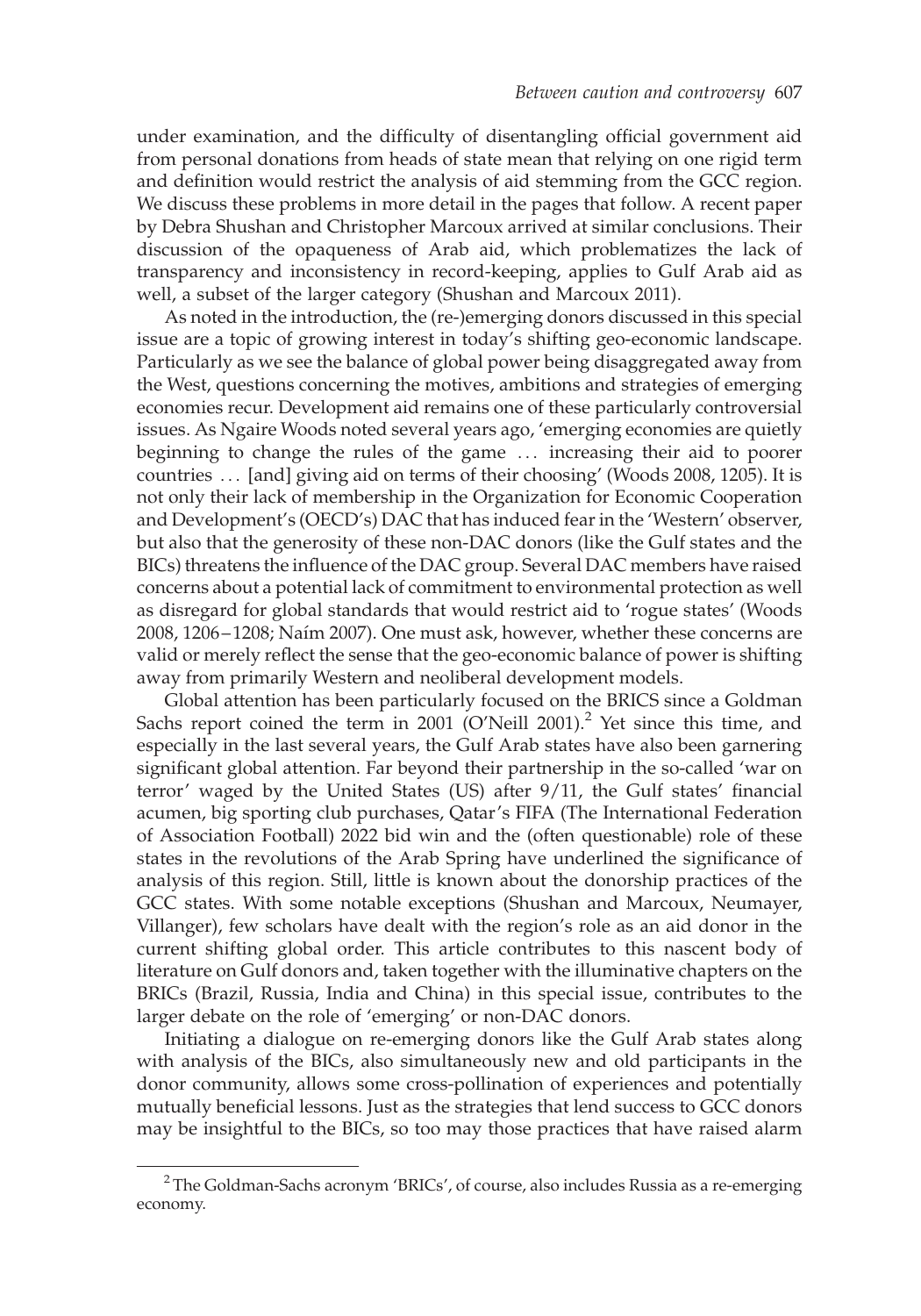#### 608 Bessma Momani and Crystal A Ennis

and damaged reputations. As these emerging economies make waves in the international arena and interact more frequently with established norms and institutions, they may find it in their interest to adopt established normative practices. However, they may also find it in their interest to introduce new norms into the global political economy. Increasingly we are seeing bits of both in international diplomacy. Amitav Acharya has cautioned those who expect 'ideas and institutional-building models successful in one part of the world to be replicated elsewhere', noting that

[I]nstitutional change brought about by norm diffusion is likely to follow a progressive and evolutionary trajectory through the localization of international multilateral concepts, without overwhelming regional identity norms and processes. (Acharya 2004, 270)

Indeed, as the global order readjusts to what is arguably a transitional stage, emerging economies are likely to learn from each other's experiences in measuring the costs and benefits of adopting global, predominately Western, norms against the costs and benefits of pursuing new paths and agendas.

## The origins of Gulf Arab states as donors

With the domestic nationalization of the oil industry during the 1960s, the Gulf Arab states rapidly gained a large amount of national wealth in a short period of time. The 1970s oil boom led to a dramatic increase in petrodollars, setting the stage for the Gulf to play a more decisive role in development cooperation. Along with other Organization of Petroleum Exporting Countries (OPEC), the Gulf Arab states were blamed for the escalation of balance-of-payments deficits and other economic woes of their Southern neighbours arising from the 1973 oil embargo. While OPEC surpluses in 1974–1976 were roughly US\$142 billion, developing country deficits reached around US\$80 billion. (Simmons 1981, 11–14) Gulf governments hoped that increases in foreign aid would serve the dual purpose of alleviating deficit concerns and mitigating criticism of the Arab world's confrontation with Israel (Simmons 1981). Mindful of how they were perceived by the international community, and specifically Southern states, the Gulf Arab countries started to channel funds carefully through bilateral agencies and multilateral institutions.

From the 1980s through the 1990s, Gulf Arab foreign aid declined as oil revenues decreased. For example, development aid as a percentage of gross national product (GNP) of the Gulf Arab states decreased from 12.48 per cent in 1973, at the height of the oil boom, to 5.94 per cent in 1978 and 2.38 per cent of GNP in 1985 (Nonneman 1988, 133). Moreover, beginning in the early 1990s the broader Gulf region underwent economic restructuring in response to declining state incomes and rising security expenses, including footing the bill of the 1991 Iraq– Kuwait war. This war encouraged many Gulf countries to become more isolationist and concerned about their internal security. As a consequence, Gulf foreign aid commitments remained low throughout the 1990s, even lower than in the 1980s (See Table 1).

Even as oil prices started to climb again in the late 1990s and early 2000s, Gulf states remained hesitant to increase their aid levels. This was especially true immediately after the events of 9/11, as the foreign aid of Gulf Arab states to countries like Pakistan and Taliban-controlled Afghanistan came under increased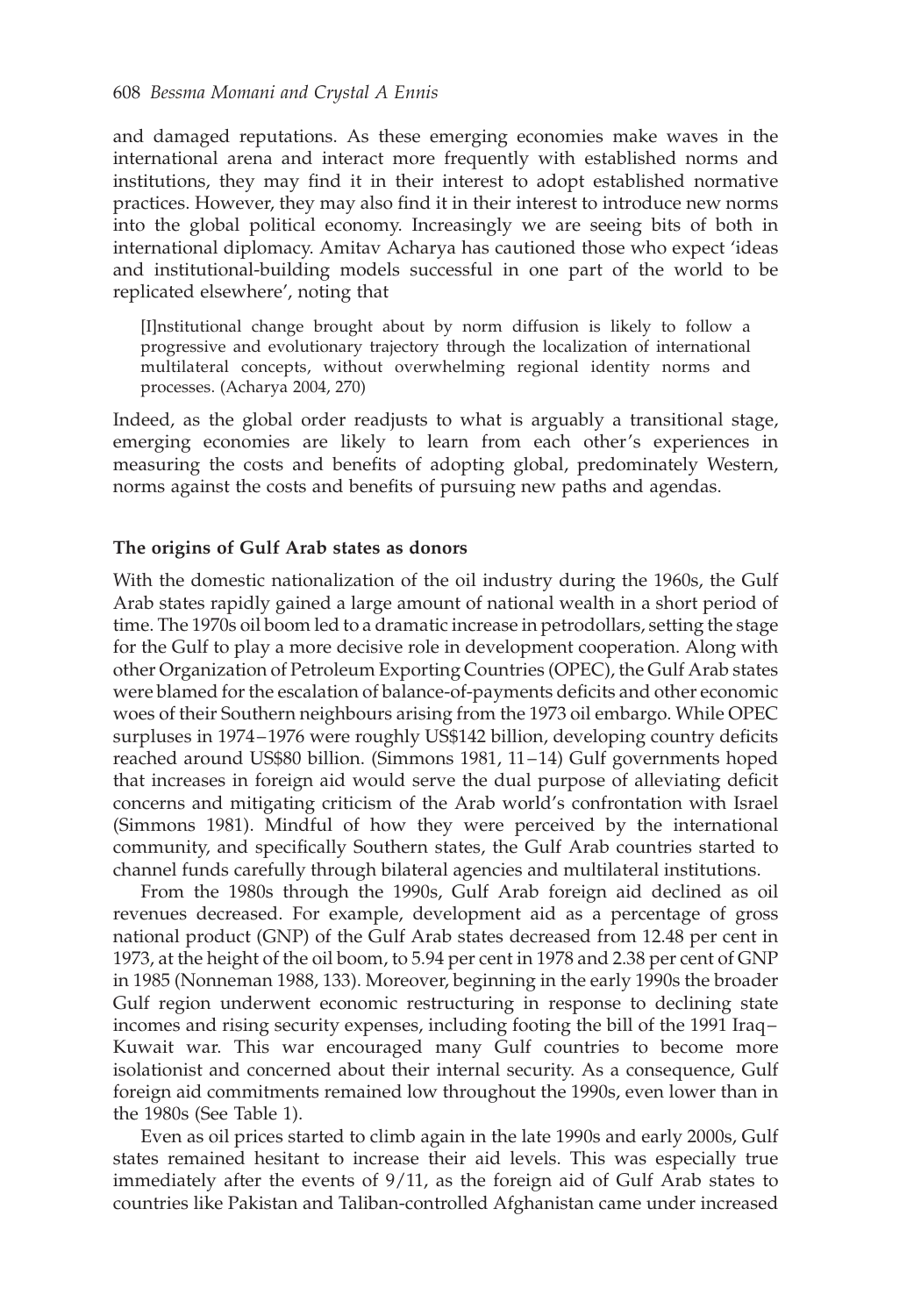|                                                                | $2005 - 2008$    | 3.1 |
|----------------------------------------------------------------|------------------|-----|
|                                                                | 2000-2004        | 3.0 |
|                                                                | 1995-1999        | 13  |
|                                                                | <b>F661-0661</b> | 9.6 |
| Table 1. Gulf Arab foreign assistance (billions of US dollars) | 1985-1989        | 3.1 |
|                                                                | 1980-1984        | 59  |
|                                                                | 1975-1979        |     |
|                                                                | +261-026.        |     |

Source: Adapted from MEES (2009); amounts indicated are for the duration of the period noted.

Source: Adapted from MEES (2009); amounts indicated are for the duration of the period noted.

Between caution and controversy 609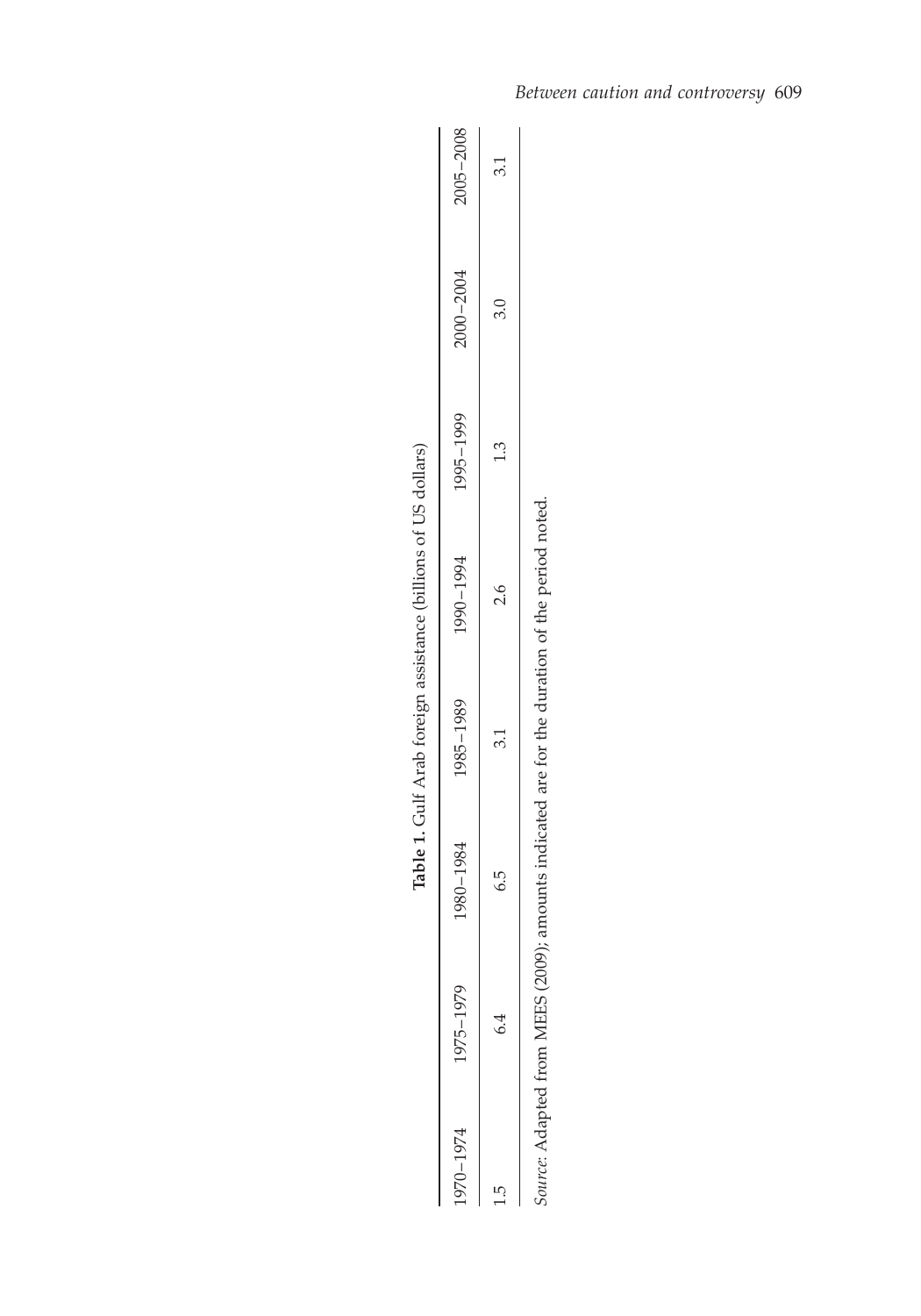scrutiny, especially from the West. A continued resurgence in oil prices beginning in the early 2000s and the desire of the Gulf states to counter the negative country and regional branding that resulted from 9/11 have, however, brought about cautious increases in Gulf aid contributions. Oil revenues soared during 'the second oil boom' of 2003–2008, as oil prices rose from US\$20/barrel in 2001 to US\$60/barrel in 2006 and to US\$140/barrel by mid-2008. Overall, this has translated into vastly improved economic indicators throughout the GCC. The GCC's gross official reserves increased substantially from US\$53.5 billion in 2003 to US\$67.8 billion in 2005, leapt to US\$388.4 billion in 2007, and leapt again to an estimated US\$514.3 billion in 2008 (International Monetary Fund (IMF) 2008, 61). The surge in oil revenue has facilitated a corresponding rise in Gulf Arab foreign aid—although not quite back to the highest levels seen in 1975–1980. Hence, we would classify the GCC states as 're-emerging' though still somewhat 'cautious' donors (see Table 1).

It should be noted, however, that the figures above are probably estimates, as hard data on the foreign aid contributions of the individual GCC countries are not reported publicly, and many of the GCC states do not regularly report the results of their tracking of aid funds. It is quite likely that the above data underestimate the total amounts of Gulf aid. For instance, the above data do not account for the contributions of Gulf rulers and members of the royal families to charitable organizations (discussed below).<sup>3</sup> The Gulf countries are not part of the OECD's DAC, whose member countries are obligated to publish yearly ODA statistics, but three of the largest Gulf Arab donors have reported some of their foreign aid contributions in recent years (see Table 2).

Foreign aid amounts reported by GCC states are routinely well above the target of 0.7 per cent of GNP set by the United Nations (UN) General Assembly in 1970, reinstated by the Brandt commission in 1980 and underlined by multiple UN initiatives since (UN Secretary General 2006; Quilligan 2002). Some Saudi officials have recently stated that their ODA amounts to four per cent of their gross domestic product (GDP); in comparison, OECD donors contributed 0.31 per cent of their gross national income (GNI) on average in 2008. To further illustrate the magnitude of Saudi foreign aid, the OECD also estimates that Saudi contributions of US\$5.56 billion in 2008 exceeded the combined foreign aid of 15 of the 23 DAC countries (OECD 2010). Emphasizing that Saudi contributions far exceed the DAC's 0.7 per cent target, a tribute to King Fahd indicates that,

In the twenty years from 1973 to 1993, despite considerable variations in national revenues and many competing demands, the Kingdom of Saudi Arabia provided 5.5% of its Gross National Product in overseas aid. Given that the United Nations has suggested 0.7% as the lower limit for donor countries, the Kingdom's contribution has been outstanding. (King Fahd bin Abdulaziz 2006)

Emirati officials have also stated that the UAE contributes approximately three per cent of GDP to foreign aid (Cotterrell and Harmer 2005, 9). A 2009 report by

 $3$ The lack of data available from the Gulf Arab states is well known among regional researchers, and was discussed at length by Shushan and Marcoux (2011) in relation to aid data. In 2008, the former director of the UN Millennium Campaign, Salil Shetty, was quoted in an article as decrying the lack of 'clear numbers' on aid contributions from Gulf Arab states, noting, 'it's very opaque. There needs to be more transparency' (Abocar 2008).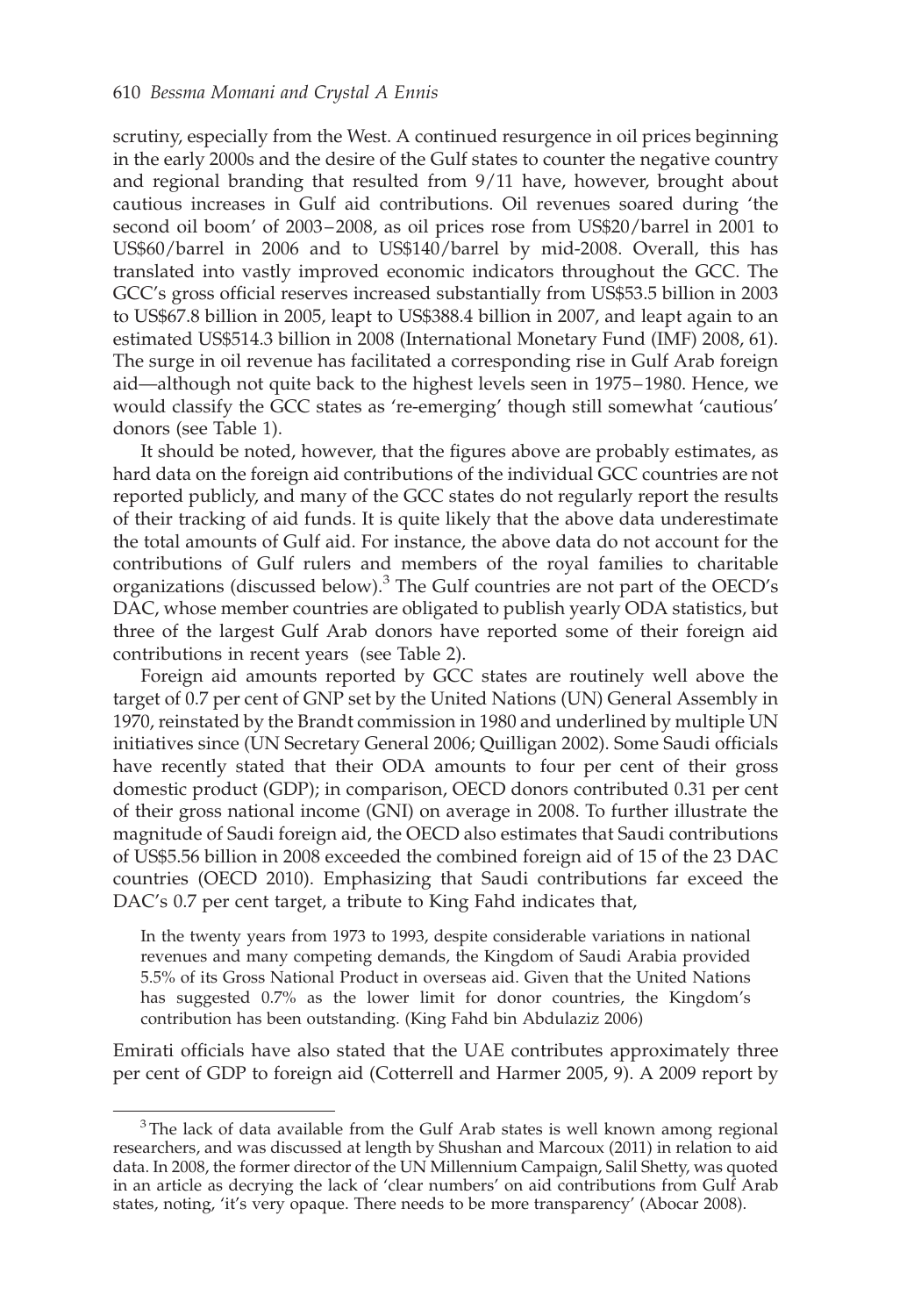|              | 2004   | 2005   | 2006   | 2007   | 2008   |  |
|--------------|--------|--------|--------|--------|--------|--|
| Kuwait       | 160.9  | 218.5  | 158    | 110.1  | 283.2  |  |
| Saudi Arabia | 1734.1 | 1004.8 | 2094.7 | 2078.7 | 5564.1 |  |
| <b>UAE</b>   | 181.4  | 141.3  | 218.8  | 429.4  | 88.1   |  |

Table 2. Net foreign aid assistance of select Gulf Arab donors (millions of US dollars)

Source: Adapted from OECD DAC statistics.

the UAE government estimates UAE foreign aid for 2009 as nearing one per cent of GNI, and has committed to begin reporting to the OECD DAC in 2012 (UAE Office for the Coordination of Foreign Aid 2009).

It is important to note that, based on the available data, the Gulf donors contributed less foreign aid during the second oil boom of the 2000s than during the first oil boom of the 1970s. It seems that Gulf states are currently contributing about half as much (proportional figure) as they did from 1975 to 1980. One research team has put the estimate as low as a tenth of what they contributed 30 years ago (Barakat and Zyck 2009). The release of a World Bank report has provided helpful data on overall Arab foreign aid. Although average Arab foreign aid consistently exceeded the UN target prior to 2000, this report places Arab foreign aid figures below 0.7 per cent of GNI from 2000 to 2008, but still significantly above that of DAC countries (see Figure 1). According to the same report, however, the three largest Arab state donors, Kuwait, Saudi Arabia and the UAE, have donated an average of 1.5 per cent of GNI between 1973 and 2008. Therefore, while the Gulf Arab states have traditionally been generous donors, this generosity has declined over the years.

Existing explanations for these relatively lower levels of aid point to an increase in aid delivery through multilateral channels, an increase in non-Arab aid being spent in the Middle East and North Africa (MENA) region possibly lessening the perceived need for aid, and increased government expenditure



Share of ODA in GNI (%), 1973-2008

Figure 1. Arab versus DAC foreign aid as a percentage of GNI. Source: World Bank (2010).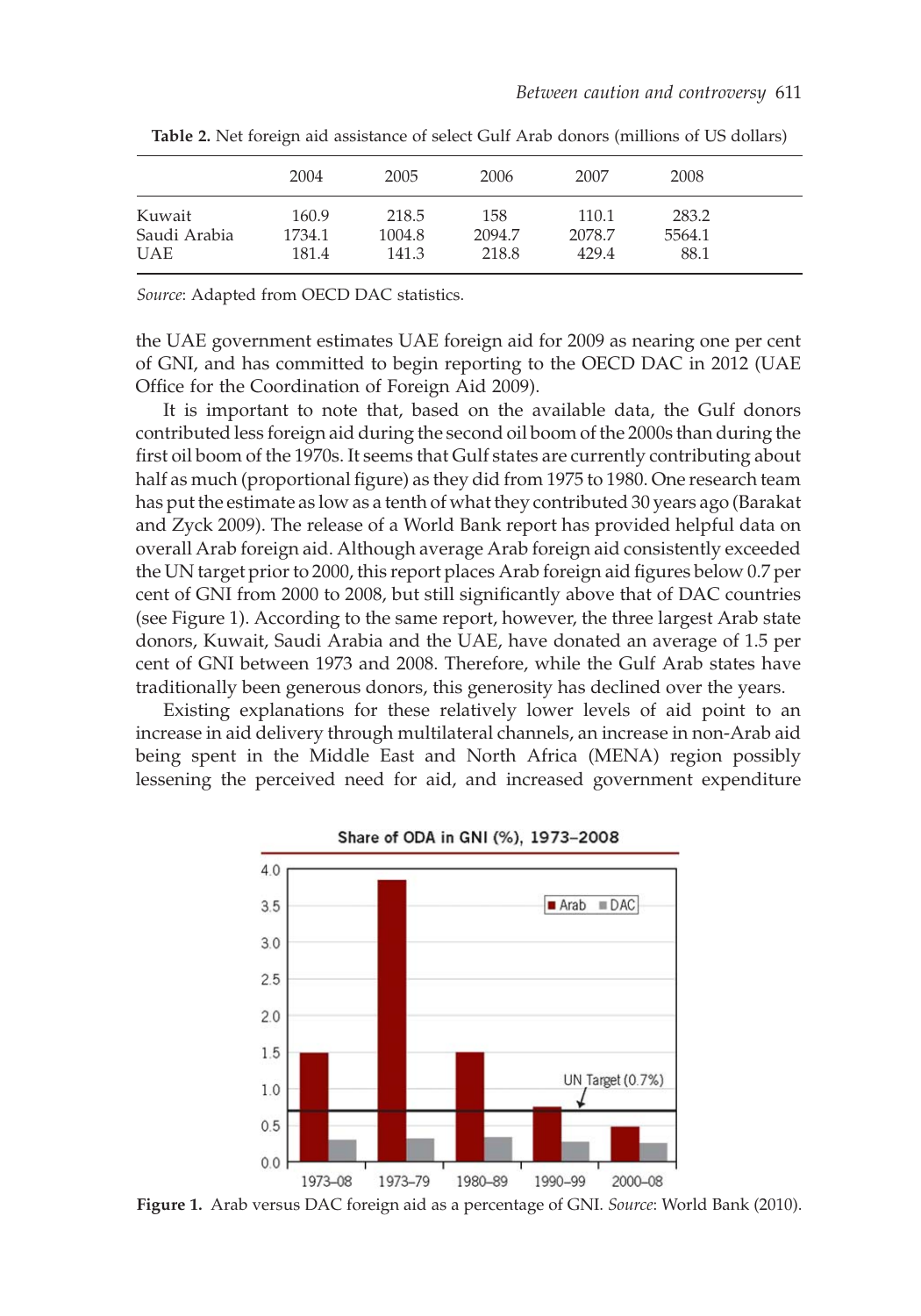(Shushan and Marcoux 2011). Along with these factors, current trends may also be attributable to the desire on the part of the Gulf states to be more careful and cautious in controlling their international image, or international 'brand'. The governing authorities of the Gulf states are aware of the negative attention they received in the aftermath of 9/11, when some commentators linked their aid contributions to the funding of 'extremist' foreign Islamic movements. The Gulf authorities have henceforth been cautious about controlling the international image of their aid contributions (Cooper and Momani 2009).

Image consciousness combined with rising domestic expenditure hold significant explanatory value for understanding Gulf Arab aid as well as financial decision-making more broadly. Although much rentier state literature suggests that Gulf states are largely impervious to domestic societal pressures (see for example Beblawi and Luciani 1987) the aid slowdown suggests that some Gulf states have had to respond to growing demands from their citizenry on how public finances are spent. This involves strategic decisions between foreign aid contributions versus whether and how much to invest at home in order to create long-term investment vehicles, including instruments such as sovereign wealth funds (Saidi 2009). Moreover, during periods of unrest, rentier states like those in the Gulf historically respond by increasing domestic spending to buttress their political position (Lawson 2005).<sup>4</sup>

## Gulf donors in the rising donor mirror

Like that of the BICs as rising donors, the aid of the Gulf states is rooted in their self-identification with the disadvantaged countries of the South. As the former senior manager of the Abu Dhabi Fund noted in 1979: 'You have to have been here [in the UAE] ten years ago to know how we feel ... we did not have any streets, any schools, any kind of infrastructure at all. People walked around barefooted. Life was very poor. All this is still very fresh in our minds, so we feel it is our duty to help other people now that we are in a position to do so' (Saudi Aramco World 1979). Despite the rapid increase in their oil wealth throughout the 1970s, Gulf citizens and leaders remained keenly aware of their countries' former underdeveloped position in the global economic system. This awareness seems to have continued into recent history. Abdlatif Y Al-Hamad, head of the Coordination Group of Arab National and Regional Development Institutions (to be discussed in detail below), notes,

Coming from developing nations themselves, Group members have a unique perspective on the problems associated with development. They have a deep understanding of the basic issues and problems facing their partners and are particularly attuned to their needs. (Al-Hamad 2003, 9)

 $<sup>4</sup>$  In just the last year, we have also seen funding packages within the GCC. Specifically,</sup> the GCC developed a US\$20 billion aid package for Bahrain and Oman, prompted by their protest movements in the shadow of the Arab Spring. This was coupled with vast domestic spending in each country, which included (in varying forms and combinations) subsidy increases, salary hikes and the sudden offer of public sector jobs in the thousands (Bladd 2011; Ulrichsen 2011).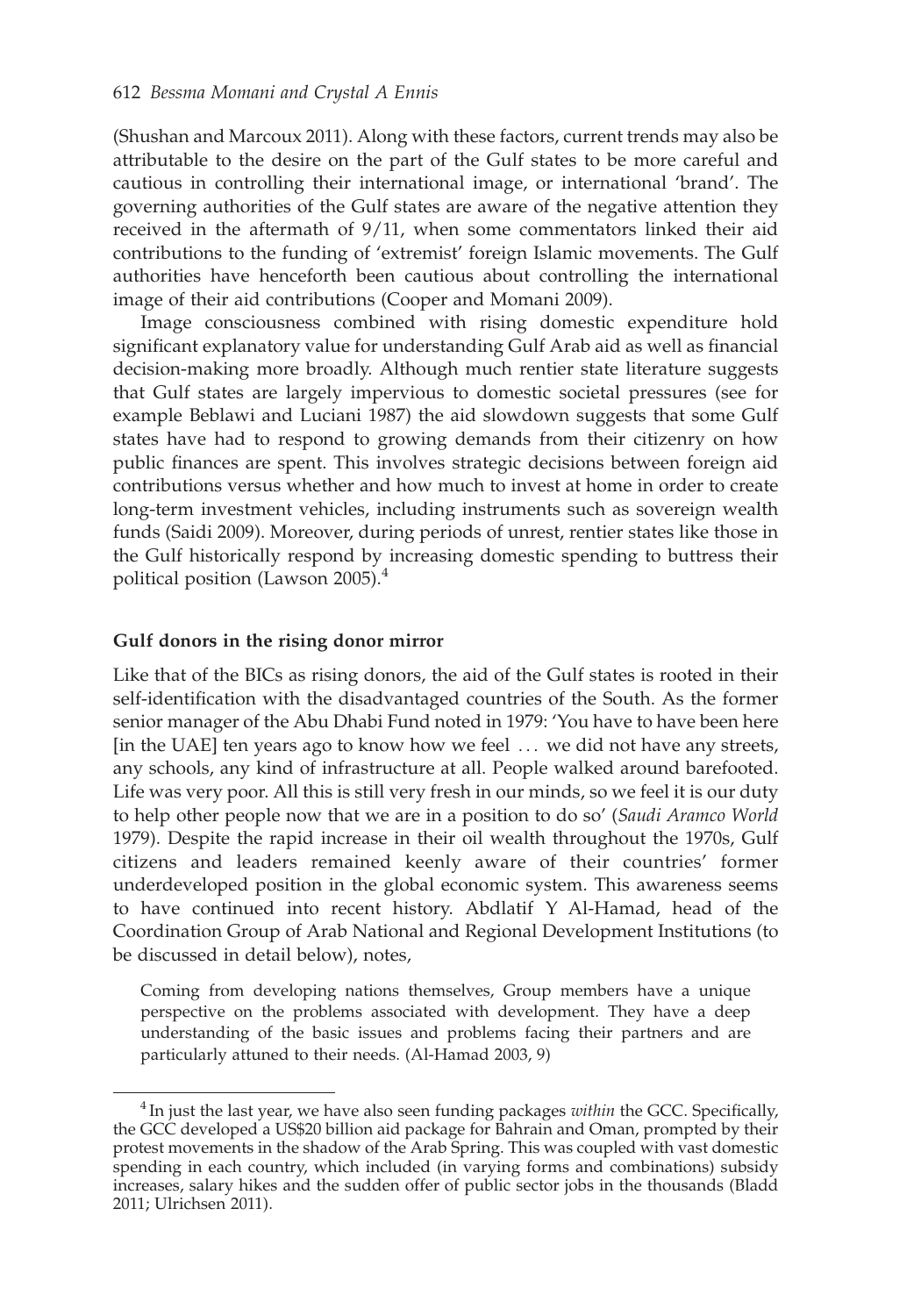Likewise, Prince Talal bin Abdul Aziz Al Saud of Saudi Arabia and President of the AgFund has noted,

Then—and now—the impetus driving the Arab donors was a sincere desire to assist, to whatever extent possible, the development efforts of their poverty-stricken neighbors. Indeed, it was the Arabs who were not only instrumental in coining the expression 'South–South solidarity,' but who continue to practice it to this day. Moreover, it is an effort that has continued unbroken, even through the lean oil years of the 1980s. (Al-Saud 2003, 18)

Despite their growing wealth, Gulf leaders have continued to describe their altruism as recognition of their shared history with their Southern neighbours as underdeveloped economies. Whether this will change as the development memory fades and newer generations become further distanced from the past remains to be seen.

Some of the underpinning motivations of Gulf aid can be differentiated from those of the BICs insofar as they are sometimes motivated by religious and/or cultural affinity. In addition to 'South–South solidarity', BICs donors have historically been motivated by commitment to the non-aligned movement as well as regional proximity and the drive to be influential or even hegemonic within their geographic area (Rowlands 2008, 6–7). While much of this can also be echoed to varying degrees in the GCC countries, many analysts have contended that the Gulf Arab states' generosity has been inspired by their Muslim faith. According to Islamic scripture, Muslims are required to pay a certain portion of their disposable wealth to the poor. This form of alms or charity is known as zakat. Zakat, in many ways, functions as both alms for the needy and an annual welfare tax consisting of 2.5 per cent of the value of all accumulated wealth (Dean and Zafar 1997). This duty could be argued to have inculcated a charitable culture across the region. In its obligation of zakat and its strong emphasis on charity, mercy and generosity, Islamic religious discourse is saturated with encouragement of philanthropy. A desire to help the less fortunate and be generous with wealth is thus embedded in the cultural consciousness of the region. Shared religious and cultural affinity may partially explain the observation that Gulf aid tends to be concentrated in the immediate region, with a demonstrable preference for Arab and Muslim countries.

Arab countries, in fact, received 62 per cent of all Gulf aid from 1970 to 2008, while Asian and African countries (home to many Muslim populations, excluding corresponding Arab countries) received 21 per cent and 15 per cent, respectively, of Gulf aid over the same period (Middle East Economic Survey (MEES) 2009, 2). Barakat and Zyck (2009) have estimated that Gulf foreign aid to the Arab Middle East has increased from US\$221.4 million in 2000 to more than US\$1.7 billion in 2006. Gulf Arab countries have also supported the economic reconstruction of Muslim states in Europe. For example, both Albania and Bosnia and Herzegovina's post-war reconstruction efforts were supported by Gulf Arab donors (Arab National and Regional Development Institutions Coordination Group (ANRDI) 2003, 3). A study by Eric Neumayer (2003) determines that ethnic and religious ties are indeed factors in determining the allocation of aid by Arab donors. However, he specifies that 'being Islamic' has less influence on aid receipts than 'being Arab', and that political dynamics such as ties with Israel, Arab–African solidarity, UN voting behaviour and a country's level of income are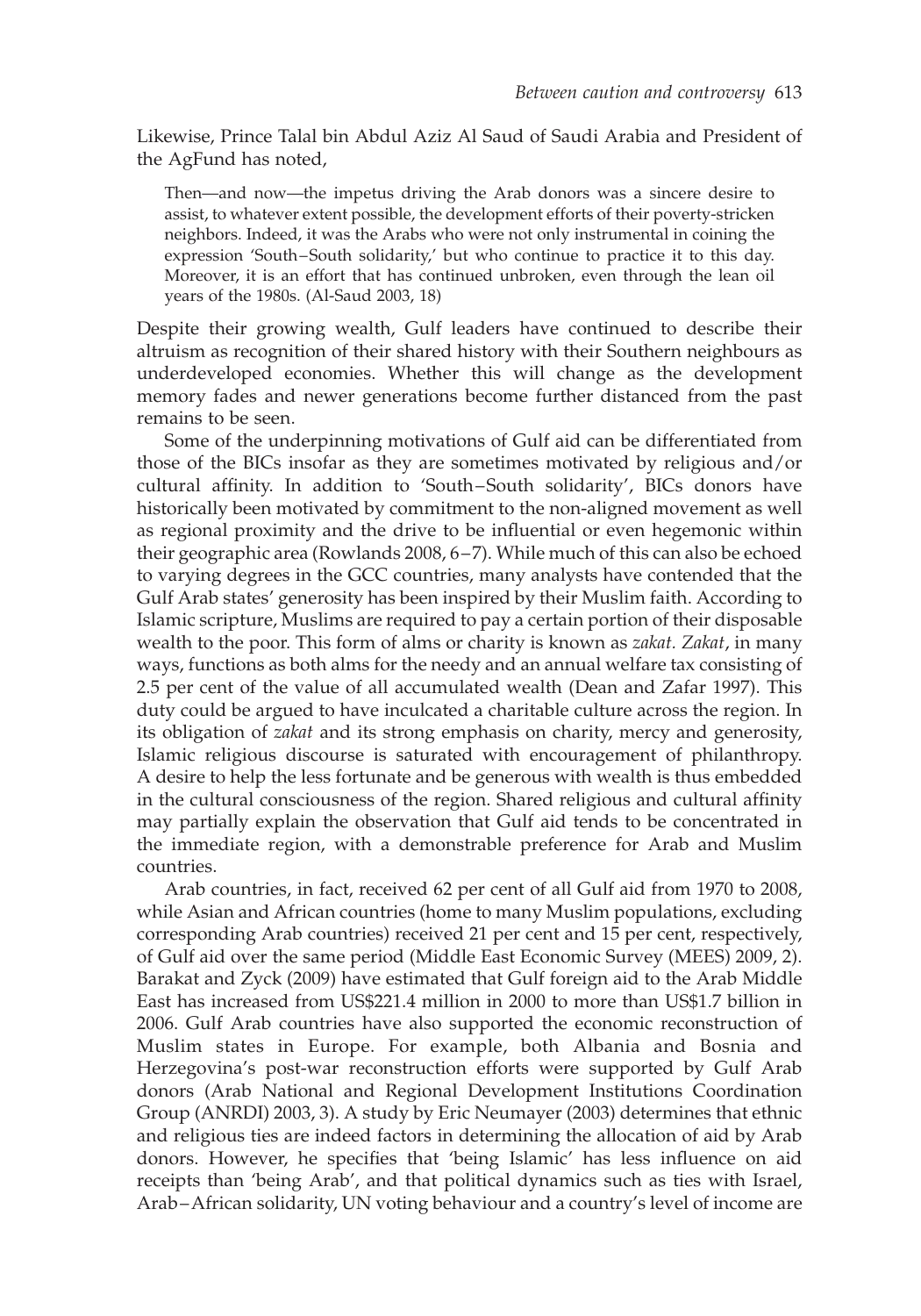#### 614 Bessma Momani and Crystal A Ennis

also determining factors (see also Villanger 2007). Many studies, and even the director of the UN's Millennium Campaign, suggest that the Gulf Arab states seem more inclined to support Muslim-majority countries (Abocar 2008). Peter Kragelund (2008) goes even further to argue that Arab aid is 'heavily driven by geopolitics' and is even 'used to promote Islam'.

Indeed, a spirit of Muslim unity and brotherhood could be a driving force for giving aid to poor Muslim-majority nations. This notion is sometimes even officially recognized, as is the case for Saudi Arabia (Cotterrell and Harmer 2005, 21). The UAE, on the other hand, is more careful in its policy statements and claims its aid is not limited to poor Muslims, but rather provided to those in need. For example, the late ruler of the UAE, Sheikh Zayed bin Sultan Al Nahyan, said,

Foreign aid and assistance is one of the basic pillars of our foreign policy. For we believe that there is no true benefit for us from the wealth that we have unless it does not also reach those in need, wherever they may be, and regardless of their nationality or beliefs. (National Media Council (NMC) 2009)

The current ruler of Dubai, Mohammed bin Rashid Al-Maktoum, echoes this sentiment:

Our aid has humanitarian objectives only; it is never governed by politics or limited by the geography, race, color or religion of the beneficiary. We provide humanitarian capital and are a major relief station for the poor; we do not hesitate to help and support the brother, the ill-fated friend or the needy wherever they are. This is our message to the world, and this is the UAE. (Al Maktoum 2009)

One can find similar statements among Gulf leaders today. (See, inter alia, Al-Hamad 2003; Al-Saud 2003; OPEC Fund for International Development 2008.) This attitude has been present for some time. When Abdlatif Al Hamad was director of the Kuwait Fund between 1961 and 1981, he noted,

If you look at our [Kuwait Fund] record you will find we put greater emphasis on poorer, smaller countries ... countries that don't really matter politically. It is not politically important that the Comoros or Papua-New Guinea support us in international forums. (Saudi Aramco World 1979)

Gulf rulers and leaders of Gulf aid agencies claim to have a global agenda to help the poor in spite of religious faith or political leanings.

Regardless of Gulf leaders' rhetoric, empirical evidence suggests a geographical preference to give aid to Arab and Muslim states. This has, however, declined since the 1990s, Arab aid becoming allocated in higher proportions to Sub-Saharan Africa, Asia and Latin America. Despite this shift and expansion beyond the region, Arab ODA to MENA continues to account for roughly 75 per cent of all Arab ODA (World Bank 2010, 12–13). The World Bank does not provide data disaggregated by country, making it impossible to analyse the destination of Gulf Arab aid in particular states. It should be noted that the fact that the aid of the Gulf states is concentrated in certain zones is not unusual. The BICs as rising donors also exhibit regional preferences in their aid flows, although China has increasingly diversified its global aid patterns (see Rowlands 2008 and Gregory Chin's article in this issue). Moreover, the traditional donors also exhibit clear regional preferences in their aid contributions (Neumayer 2003).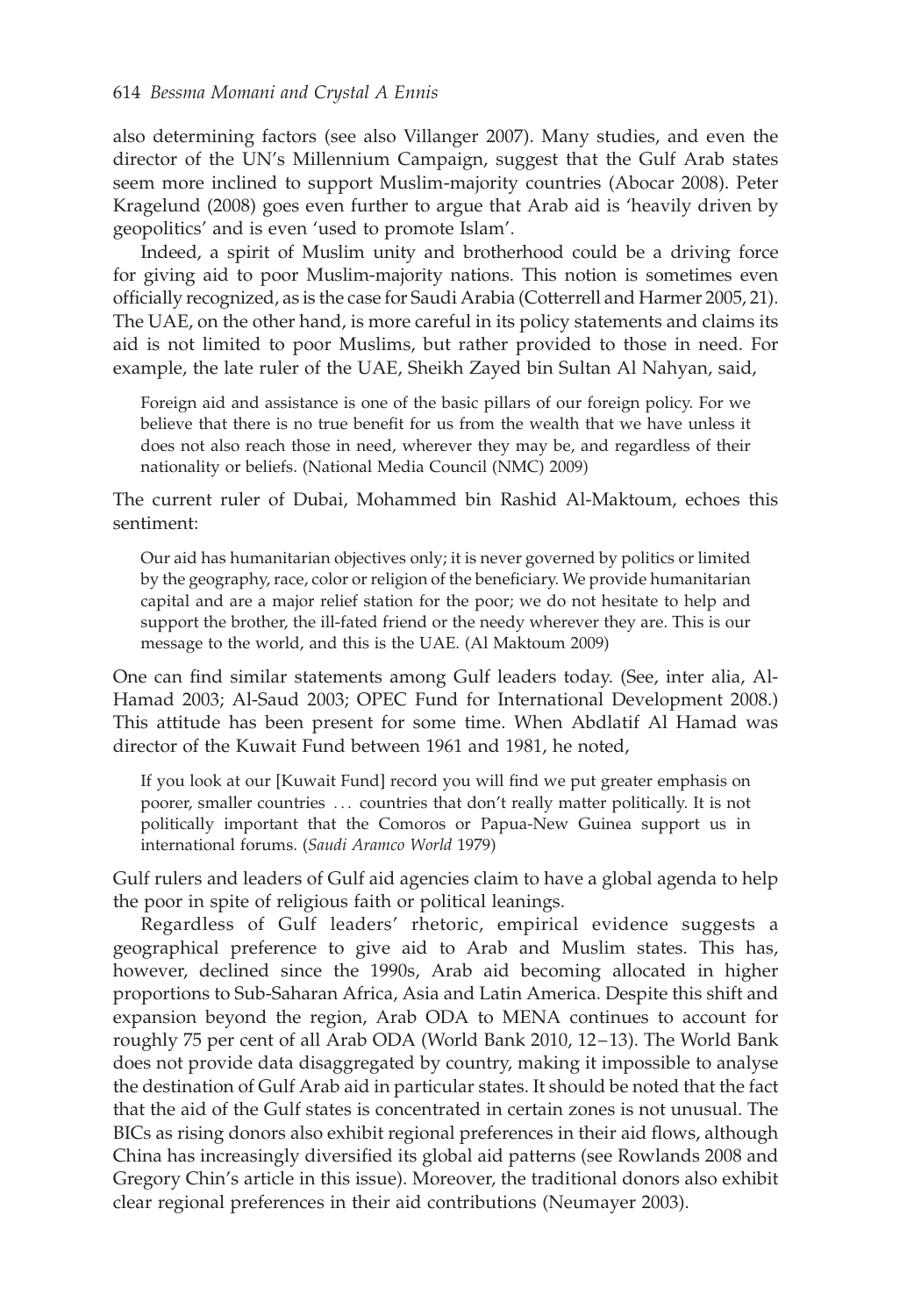Finally, one may question whether finite oil resources will inhibit the longerterm sustainability of the Gulf states as donors, and ask whether this is one of the stark differences between the resource base of the Gulf states as donors and other rising donors. There are clearly differences here of political economy, and the durability of the Gulf donors under more pressing conditions of oil depletion remains to be seen. At least for the time being, official acknowledgement of potential future constraints does not seem to be occurring. For instance, Prince Talal Al-Saud of Saudi Arabia, Director of the AgFund, has stated,

I have to respond to a question often raised by detractors of Arab aid: Is it going to last? The simple answer is yes, of course it is; this is how it was conceived. The Arab development institutions are self financing, have their own capital resources and have no need to access replenishment windows or to resort to borrowing from capital markets—facts that are a tribute to their administrative efficiency and prudence, and further evidence of their sense of responsibility to the developing world. No one can deny that the oil resources of Arab donors are finite and subject to depletion; but Arab aid is here to stay. Countries in need can count on a predictable and continuous flow of Arab development financing for years to come. (Al-Saud 2003, 25, emphasis added)

Indeed, political economy differences and divergent historical experience will necessarily affect the shape and nature of Gulf aid compared with aid from other non-DAC donors.

Gulf states are currently recognized as among the largest per capita donors in the world, and the recent global economic downturn has actually presented them with several opportunities to further bolster their position as international donors. Both the UN and the World Bank sought increased contributions from the Gulf in 2008 (UN 2008; Abocar 2008). The UN requested that all international donors boost their aid contributions in the face of the global financial crisis. Alongside this, the President of the World Bank, Robert Zoellick, focused on getting one per cent of the equity holdings of all (Gulf and non-Gulf) sovereign wealth funds invested in Sub-Saharan Africa to assist development (Sager 2009). Saudi involvement in the G20 Leaders process has also meant that it has become the de facto representative of the Gulf donors at this global forum. What is interesting, however, is that the Saudi government has been notably absent from the list of capital-surplus states, including China, Russia and Brazil, which have been willing to invest in helping to shore up the international financial architecture as part of the G20's ongoing crisis management efforts (Momani 2009). This is further evidence of the cautious approach of the Gulf states in the current period; unlike the 1970s when Saudi Arabia and Kuwait contributed major amounts of funds to the IMF and World Bank to shore up international financial liquidity, today Gulf governments are more cautious and calculating with their donations.

The analysis above suggests that there may be constraints on Gulf aid that is based on oil revenues. Although hard data do not yet exist to explain how the international financial crisis has affected the levels of Gulf Arab aid, the fact that the Gulf states have not helped to bolster the development-related Bretton Woods institutions is telling. It appears that times may have changed for the Gulf states, likely as a result of their stronger interest in channelling their surplus capital towards projects (domestic and international) that are deemed of interest to strategic objectives.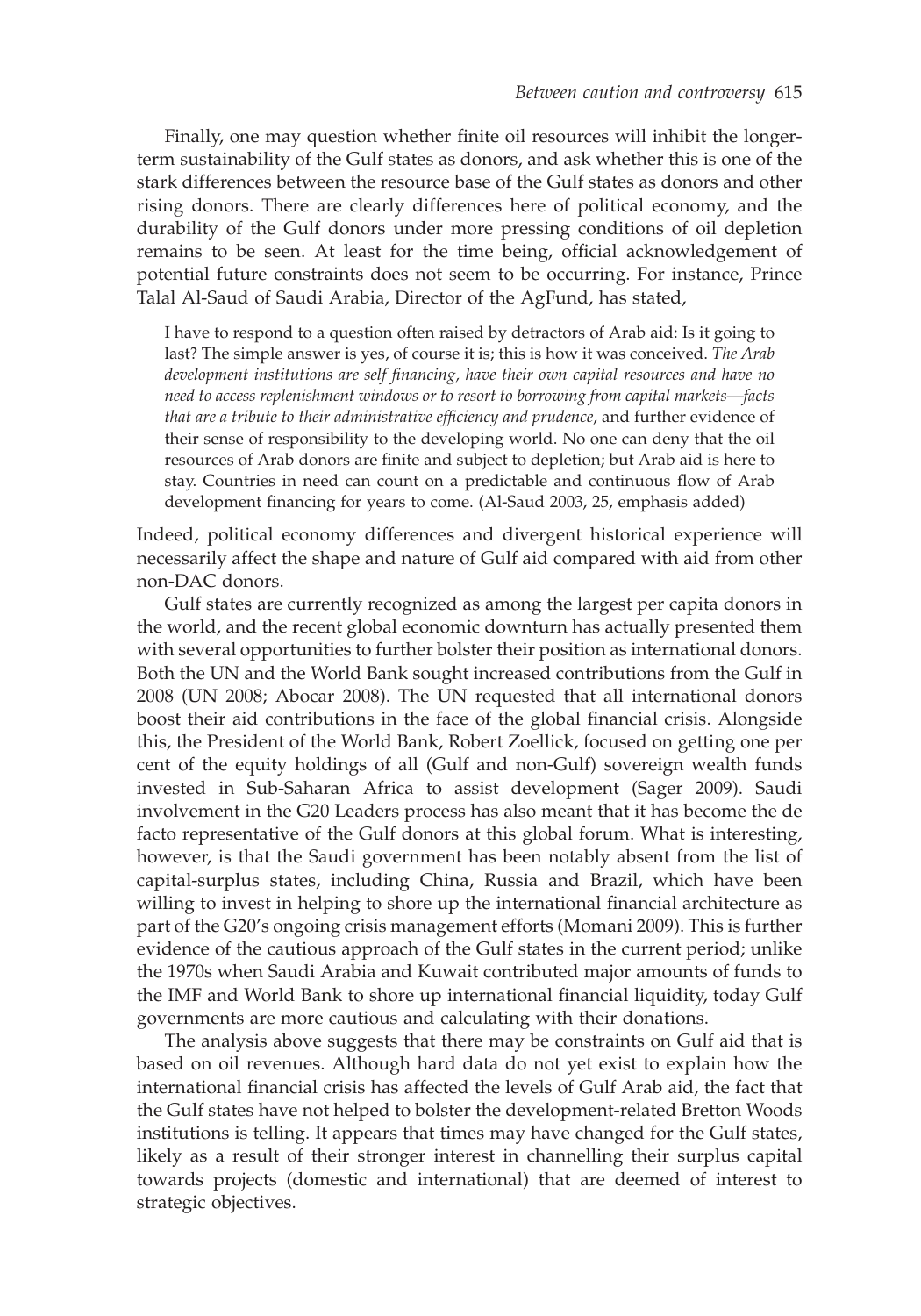#### Regional donor coordination, Gulf-style

Although the various Gulf Arab states are not members of the OECD's DAC, they have, in fact, made significant advances in 'donor coordination' at the regional level. The experience of the Gulf states in regionalized coordination may provide insight for the BICs as rising donors. In 1975 the Gulf states established the Coordination Group of Arab National and Regional Development Institutions to act as an umbrella organization for coordinating the large amount of Gulf foreign aid to eight multilateral and national aid organizations: the Islamic Development Bank Group (ISDB); the OPEC Fund for International Development (OPEC Fund); the Arab Fund for Economic and Social Development (AFESD); the Arab Bank for Economic Development in Africa (BADEA); the Gulf Arab Programme for UN Development Organizations (AgFund); the Saudi Fund for Development; the Abu Dhabi Fund for Development (ADFD); and the Kuwait Fund for Arab Economic Development (KFAED) (see Table 3).

The Coordination Group has two chief mechanisms through which it coordinates development assistance. The first is through regular meetings at both the Director of Operations and General Director levels. Frequent meetings have facilitated the creation of shared values, policy coherence, promoted the harmonization of aid policies and encouraged the adoption of best practices. Second, Coordination Group members regularly and actively cooperate with other international donor organizations such as the World Bank and the European Bank for Reconstruction and Development to avoid waste and duplication (World Bank 2010, 31–32).

The Coordination Group synchronizes low-interest loans and guarantees to Southern countries, often with a preference for fellow Arab countries. As noted above, other Arab countries received 62 per cent of the total amount of aid (from the Coordination Group) between 1970 and 2008 (MEES 2009, 2). During the same period, Asian and African countries received 21 per cent and 15 per cent, respectively, from the Coordination Group aid totals (MEES 2009). Notably, both these regions are home to significant Muslim populations. Most of the funds from the coordination group between 1970 and 2008 were directed to project lending. Specifically: 26 per cent in energy projects, 23 per cent in transportation and telecommunications, 12 per cent in agriculture and livestock development and 12 per cent in industry and mining (MEES 2009, 3). While aid in the form of grants rather than loans was preferred prior to 2000, from 2000 to 2008 the average disbursement of aid in the form of grants was 35 per cent whilst aid in the form of loans hovered around 64 per cent (World Bank 2010, 11). The strong emphasis on project lending, as opposed to grant financing, has deterred many borrowers from using the Gulf Arab funds despite the aid being untied (Manning 2006). This may change in the coming years, as the World Bank notes that nearly all development assistance in 2008 was in the form of grants (World Bank 2010).

Within a continuously strong emphasis on project lending, there have been some shifts of late in Gulf aid which should be highlighted. First, Gulf Arab aid to Africa has slowly shifted from large-scale projects to smaller-scale community-led efforts (ANRDI 2003). Second, Gulf countries have been using their foreign aid within the Middle East and to Asia as a catalyst for promoting private sector investment in the region (ANRDI 2003). It should be noted that, unlike Brazil, China, India and other rising donors such as South Korea, Gulf Arab countries are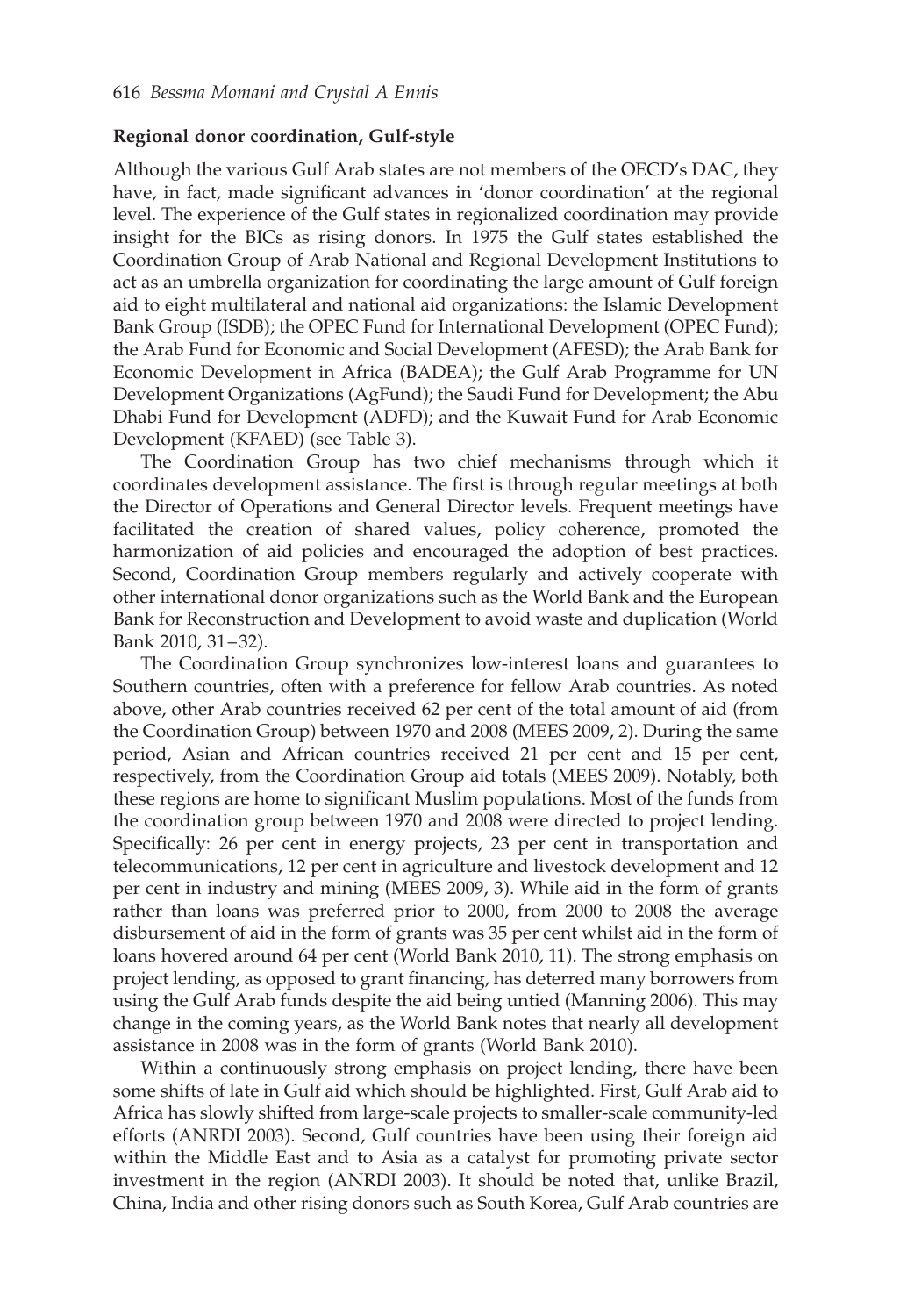|                             | Type                                       | Established Located |                  | Priorities                                                                          | Recipients                                                                                               | Total disbursed (1970-2008) <sup>1</sup><br>(US\$ million) |
|-----------------------------|--------------------------------------------|---------------------|------------------|-------------------------------------------------------------------------------------|----------------------------------------------------------------------------------------------------------|------------------------------------------------------------|
| OPEC<br>Fund<br><b>ISDB</b> | Multilateral<br>Multilateral               | 1975<br>1976        | leddah<br>Vienna | Project lending; grants<br>Project lending                                          | Africa Heavily Indebted poor<br>53 Muslim countries<br>countries (HIPC)                                  | 26.2<br>7.2                                                |
| <b>AFESD</b>                | Multilateral                               | 1974                | Kuwait<br>Safat, | Project lending                                                                     | Arab states                                                                                              | 20.8                                                       |
| BADEA                       | Multilateral                               | 1973                | Khartoum         | Project lending; techni-<br>cal assistance                                          | Non-Arab African                                                                                         | 2.9                                                        |
| AgFund                      | Multilateral                               | 1980                | Riyadh           | Poverty reduction                                                                   | Women and children                                                                                       | $0.2(1980 - 2001)$                                         |
| Saudi<br>Fund               | National                                   | 1975                | Riyadh           | Concessional loans                                                                  | 63 countries (2000)                                                                                      | 8.7                                                        |
| <b>ADDF</b>                 | National                                   | 1975                | Dhabi<br>Abu     | Project lending; techni-<br>cal assistance                                          | Arab, Africa, Asia                                                                                       | 3.7                                                        |
| KFAED                       | National                                   | 1961                | Kuwait<br>Safat, | Project loans and grants                                                            | Developing countries                                                                                     | 15.6                                                       |
| calculations.               | <sup>1</sup> MEES erroneously includes the |                     |                  | Source: Data compiled from: ANRDI (2003, 13); Neumayer (2004, 283); MEES (2009, 2). | Arab Monetary Fund at part of the Coordination Group and omits the AgFund. This is then reflected in its |                                                            |

| ֧֦֧֦֦֧֦֧֧֧֧֧֧֧֧֧֧֧֚֚֚֚֚֚֚֝֝֝֝֝֝֝֝֝֝֝֝֝֓֝֬֝֓֝֬֝֓֝֬֝֓֝֬֝֓֝֬֝֓֝<br>֧֧֧֧֧֧֧֧֧֧֧֧֧֧֧֧֧֚֚֚֚֝֝֝֬֝֝֝֬֜<br>֧֝<br>ï |
|-----------------------------------------------------------------------------------------------------------|
|                                                                                                           |
|                                                                                                           |
|                                                                                                           |
| $\frac{1}{2}$                                                                                             |
| .<br>'                                                                                                    |
|                                                                                                           |
|                                                                                                           |
|                                                                                                           |
|                                                                                                           |
|                                                                                                           |
|                                                                                                           |
| ì                                                                                                         |
| ١                                                                                                         |
| l                                                                                                         |
|                                                                                                           |
|                                                                                                           |
| į                                                                                                         |
|                                                                                                           |
|                                                                                                           |
|                                                                                                           |
|                                                                                                           |
|                                                                                                           |
| ֖֖֖֧֧֧֧ׅ֧֧ׅ֧֧֚֚֚֚֚֚֚֚֚֚֚֚֚֚֚֚֚֚֚֚֚֚֚֚֚֚֚֚֚֚֚֬֝֟֓֡֝֓֝֓֜֝֬֜֜֝                                               |
|                                                                                                           |
|                                                                                                           |
|                                                                                                           |
| l                                                                                                         |
|                                                                                                           |
| て こうらくさくさ てらら こうらくさうじょうき とうすご よう きこうぎ 一つられ                                                                |
|                                                                                                           |
|                                                                                                           |
|                                                                                                           |
|                                                                                                           |
|                                                                                                           |
|                                                                                                           |
| ノココ                                                                                                       |
|                                                                                                           |
|                                                                                                           |
|                                                                                                           |
|                                                                                                           |
| $\overline{ }$<br>$\ddot{\phantom{0}}$                                                                    |
|                                                                                                           |
|                                                                                                           |
| $T110$ 2<br>l                                                                                             |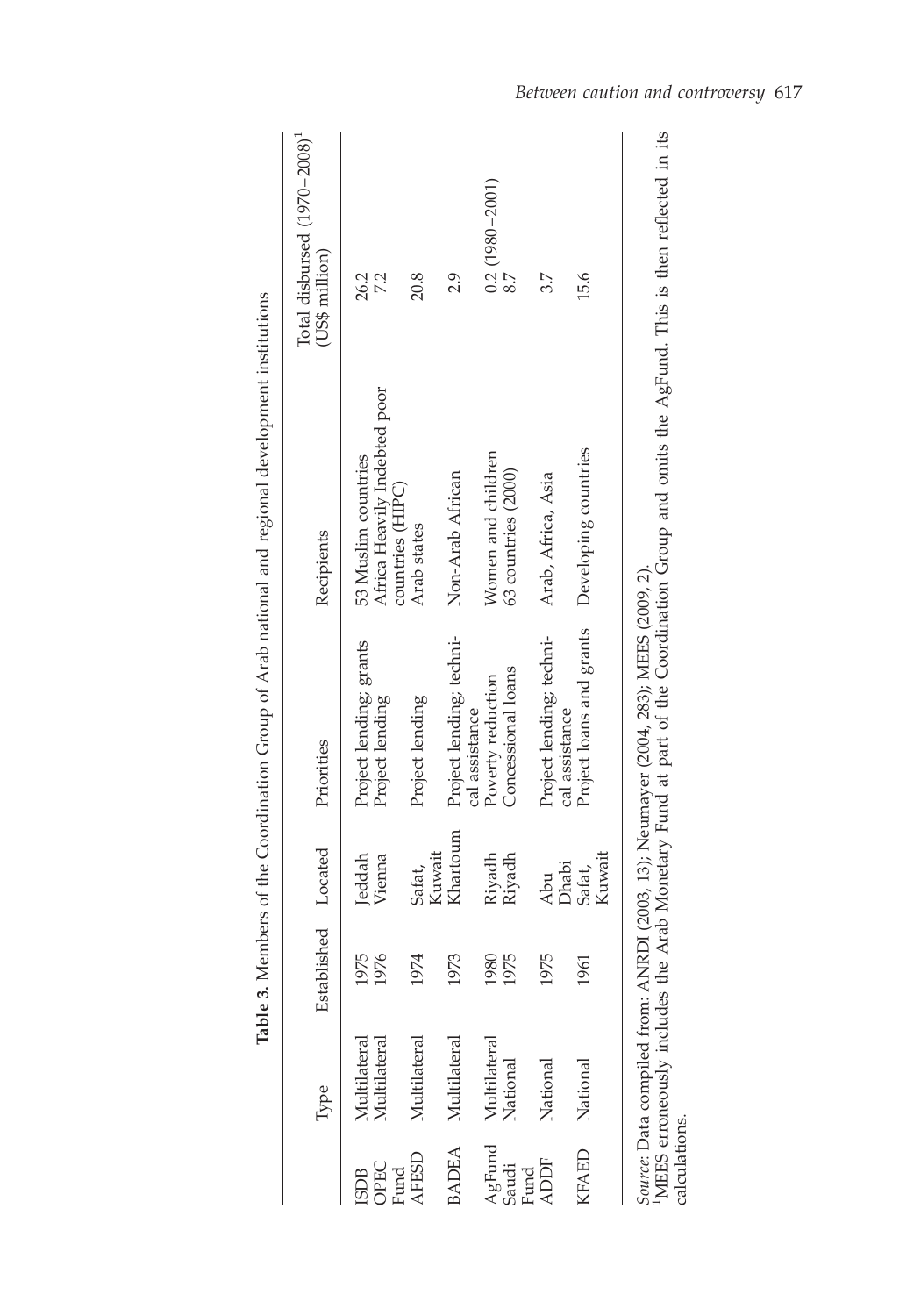#### 618 Bessma Momani and Crystal A Ennis

not seen as having comparative advantages in manufacturing expertise to offer as part of their foreign aid. The same may be said for transfers of technical expertise, with energy-related technical know-how an exception. The Gulf states are known to be net 'brain importers', seekers of outside talent and expertise (Momani 2011). The emphasis of the Gulf Arab countries on project lending is largely reflective of their political economy and indigenous development paradigm.

Where the Gulf states are seen as offering particularly important developmental experience is in leveraging national prosperity for infrastructure modernization and strategic economic diversification. Their experience in rapid infrastructure development within their own nations provides valuable knowledge of infrastructure planning and development, although even this is still a learning process for the region itself. Interestingly, over half of reported Gulf Arab lending has been towards infrastructure development. Increasingly, however, aid is being channelled to social and agricultural sectors (World Bank 2010, 29). This may correspond with a shift in interest or, probablly, with Gulf states' changing approach to aid donation. The World Bank indicates that Gulf Arab states prefer to engage in participatory and consultative approaches with recipient countries when allocating and administering aid (World Bank 2010). Preferring to respond to country requests rather than imposing pre-articulated strategies or pre-crafted aid packages, Gulf aid organizations often rely on consultants as well as officials in beneficiary countries. This allows them to tailor their aid to country-specific requirements and development strategies, permitting what, in the recipient countries' view, is the optimal use of the aid (World Bank 2010).

Among the members of the Coordination Group, Kuwait, Saudi Arabia and the UAE comprise the three largest national foreign aid contributors in the Gulf region. Much of their aid is channelled through the Kuwait Fund, the Saudi Fund and the Abu Dhabi Development Fund, respectively. These funds generally function as bilateral donor organizations and are more likely to provide grants than loans to recipient countries (Neumayer 2003, 282). In recent years however, there has been a discernible shift in all three national agencies towards funding the social sector and leveraging loans to promote the private sector (Cotterrell and Harmer 2005, 8). The leveraging of the private sector corresponds with recent development trends in the region which underline the virtues of supporting the growth of private markets and are arguably part of a gradual paradigm shift reflecting ambitions throughout the Gulf for domestic economic diversification (see Hvidt 2011; Hertog 2011).

The most well-organized and generous national bilateral aid agency in the Gulf is the Kuwait Fund. It is the main vehicle for most of Kuwait's foreign aid and has been noted for its operational transparency (Villanger 2007). Influenced by the World Bank, the Kuwait Fund focuses on project loans and grants on large-scale projects, although it is also attentive to promoting the private sector (ANRDI 2003, 28). While it originally focused on providing aid to Arab countries, the Kuwait Fund has moved increasingly towards providing assistance to a wider range of recipients including both Arab and non-Arab countries (Cotterrell and Harmer 2005). Its senior management is closely connected to the Kuwaiti rulers, so it is largely insulated from domestic political debates. In addition, the Fund's leadership ensures that the policies of the Fund are harmonized with Kuwaiti foreign policy preferences (Moubarak 1987).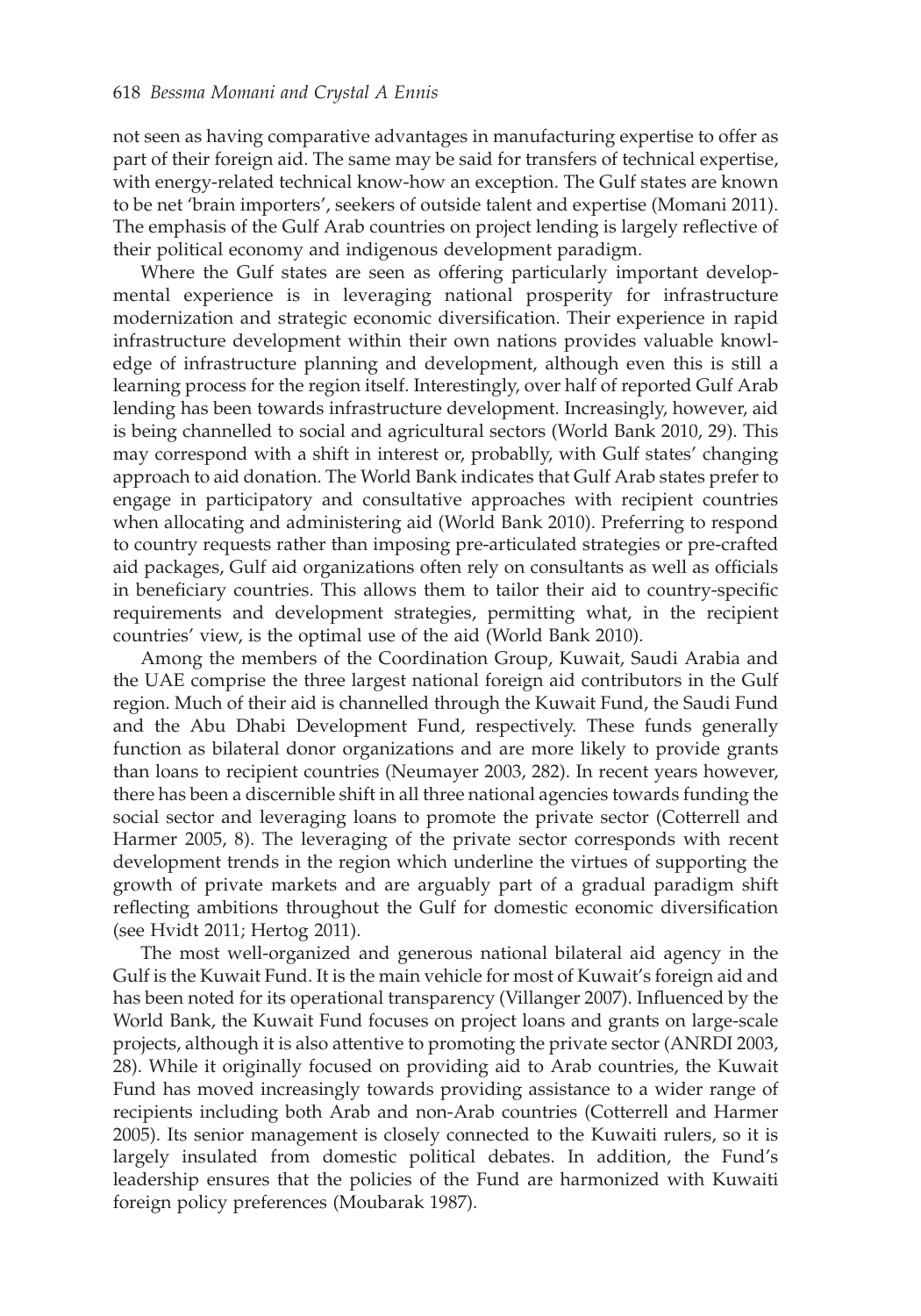Saudi bilateral aid levels are the second largest in the region. The Saudi government has two branches of foreign aid—one that is politically motivated and another that is oriented towards economic development. The first, and more substantial, branch is administered by the Ministry of Finance, by whom an unknown amount of aid is predominately funnelled to Arab countries, largely based on political motivations such as demonstrating solidarity, which in the past involved countering socialist movements. Saudi aid to the Yemeni Arab Republic during the 1970s provides a good example of this last function (Nonneman 1988, 152–155; Villanger 2007).

Saudi aid to Yemen, in fact, remains interesting and politically ensconced. Delivered to both state and non-state actors, aid disbursed to Yemen has long been designed to suit Saudi geostrategic interests and has raised concerns both within Yemen and within the international donor community. The late Crown Prince Sultan was responsible for Yemen and used his Special Office for Yemeni Affairs as the primary policy driver and aid and patronage disbursement vehicle for the country until his health began deteriorating several years ago (Haykel 2011). The Office had an estimated annual budget of US\$3.5 billion per year (Hill and Nonneman 2011, 8–10). This high level of aid to a wide range of state and substate actors aroused criticism of Saudi 'meddling' in Yemeni affairs, concern the amount was overshadowing aid from other providers in the international community, and dissatisfaction with its opacity and the consequent impossibility of measuring or assessing the impact of the funds (Hill and Nonneman 2011, 8–10; Haykel 2011). It remains unclear what will happen to the office following the Crown Prince's death and in light of the prominent role Saudi Arabia and the GCC have been playing in Yemeni political events over 2011–2012. Some reports indicate that the Office has been closed down in favour of wider Saudi interest in Yemen and others that the new Crown Prince, Nayef, will assume the role in shaping management of Yemen policy (Hill and Nonneman 2011).

The second branch of Saudi aid, about which more has been written, is channelled towards supporting economic development initiatives, and is mainly administered by the Saudi Fund. The Saudi Fund uses untied bilateral loans (usually accompanied by a large grant element) to finance projects in developing countries in sectors such as transportation and telecommunications (32 per cent), electricity and power (21.1 per cent) and agriculture (19.4 per cent) (ANRDI 2003). In recent years, the Saudi Fund has also offered export credits to promote the purchase of Saudi products (Villanger 2007, 20). This is a departure from the Gulf states' traditional practice of non-tied aid.

The UAE has emerged recently at the forefront of Gulf aid and humanitarian activity, becoming perhaps the single most visible Gulf donor over the past decade. This point has been missed by some analysts, as the ADFD is the smallest of the 'three big' funds in the Coordinating Group. The ADFD issues guarantees and offers loans, grants and capital infusion to projects in transportation and telecommunications (25 per cent of projects), energy projects (20 per cent) and agriculture (15 per cent) (ANRDI 2003, 32). The ADFD has become the UAE's largest source of donations, contributing over 50 per cent of the UAE's total aid budget, or a total of US\$4.95 billion in 2009 (UAE Office for the Coordination of Aid 2009, 6). Dubai, in addition to donating funds through various bilateral, multilateral and individual channels, has established a distinctive global humanitarian and aid hub called the 'International Humanitarian City' (IHC).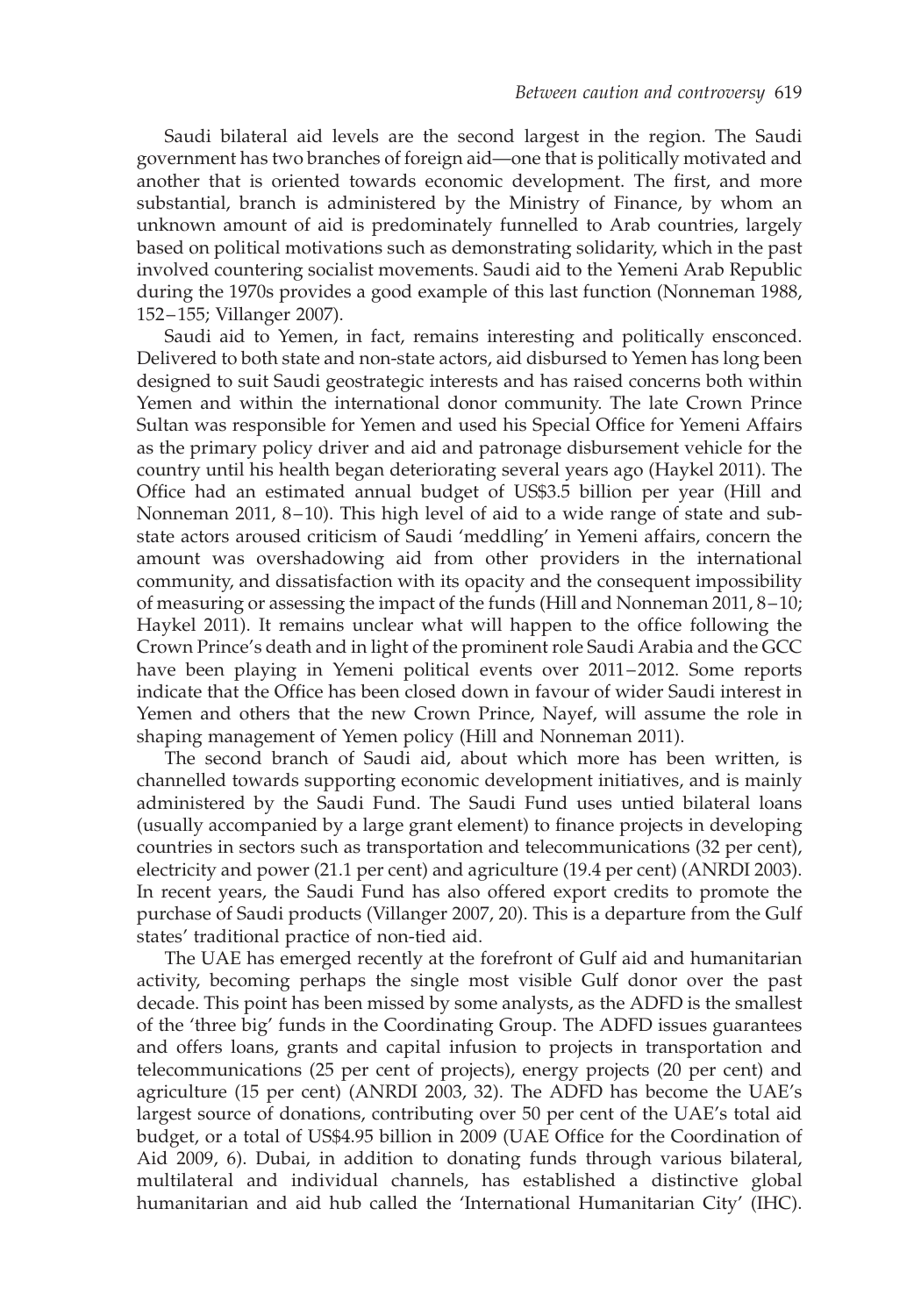This idea was based on Dubai being an ideal logistical location for an 'aid hub', due to its politically stability and geographical proximity to regions that are frequently affected by natural disasters and humanitarian emergencies (IHC 2010).

In addition to official state contributions, Gulf rulers are often active donors through royal charitable foundations. The dividing line here between public and 'private' (family) donations is fuzzy. The IHC, for example, is chaired by Princess Haya bint Al Hussein, wife of Sheikh Mohamed bin Rashid Al Maktoum (the ruler of Dubai and UAE Prime Minister). Sheikh Mohamed has also made several large donations and has 'personally' initiated aid campaigns such as Dubai Cares, a campaign to provide improved access to primary education for children across the developing world (Dubai Cares 2010). Similarly, the Zayed Foundation, established in 1992 by the late ruler Zayed bin Sultan Al Nahyan of the UAE, is basically an endowment fund that has supported numerous humanitarian emergencies around the world, built hospitals and schools throughout the South, established endowed university chairs and cooperated with several UN agencies (Zayed Foundation 2010). Other examples, of which there are many, include the 'personal' donation by King Abdullah of Saudi Arabia of US\$500 million in 2008 to the World Food Program (Sager 2009). Oman's Sultan Qaboos Al Said's donation of US\$2 million to the UN to combat poverty in Africa in 2002, US\$7 million to the Palestinians in 1996 and various other donations of relief materials and flights for various emergency relief efforts (Ministry of Information, Sultanate of Oman 2010). What is especially noteworthy is that a significant amount of Gulf donations in recent years have come from Gulf rulers via their royal families. Indeed, it is difficult to disentangle aid from Gulf states' public finances, and personal donations from ruling families, given the nature of the politicaleconomic system. As Shushan and Marcoux have argued, 'what appears to be a private contribution in fact comes from funds that could legitimately be considered public' (Shushan and Marcoux 2011, 1973)

# Positive branding: lessons for rising donors?

Gulf donors have a deep reservoir of experience in overcoming the challenge of ensuring the effective presentation of their aid contributions as part of their desired positive global image. As mentioned above, this task became an even larger challenge in the wake of 9/11, when Gulf states faced increased international criticism and scrutiny. In response, GCC states have become very active in efforts to improve their aid profile. One aspect of these efforts has been to make more visible but carefully controlled aid contributions (Cotterrell and Harmer 2005).

One distinguishing feature between the Gulf and the BIC countries as rising donors and a number of the established donors is the tradition of untied aid. While a number of the DAC member donors have had to fend off the perception that their aid is linked to geopolitical and economic motivations because of its 'tied' nature, the oil-exporting states of the Gulf have until recently not used 'tied-aid' instruments, and have been seen as generous when giving concessional financial assistance to Southern countries. Unlike those DAC donors which have tied their foreign aid to purchases of national goods or services, or to liberalizing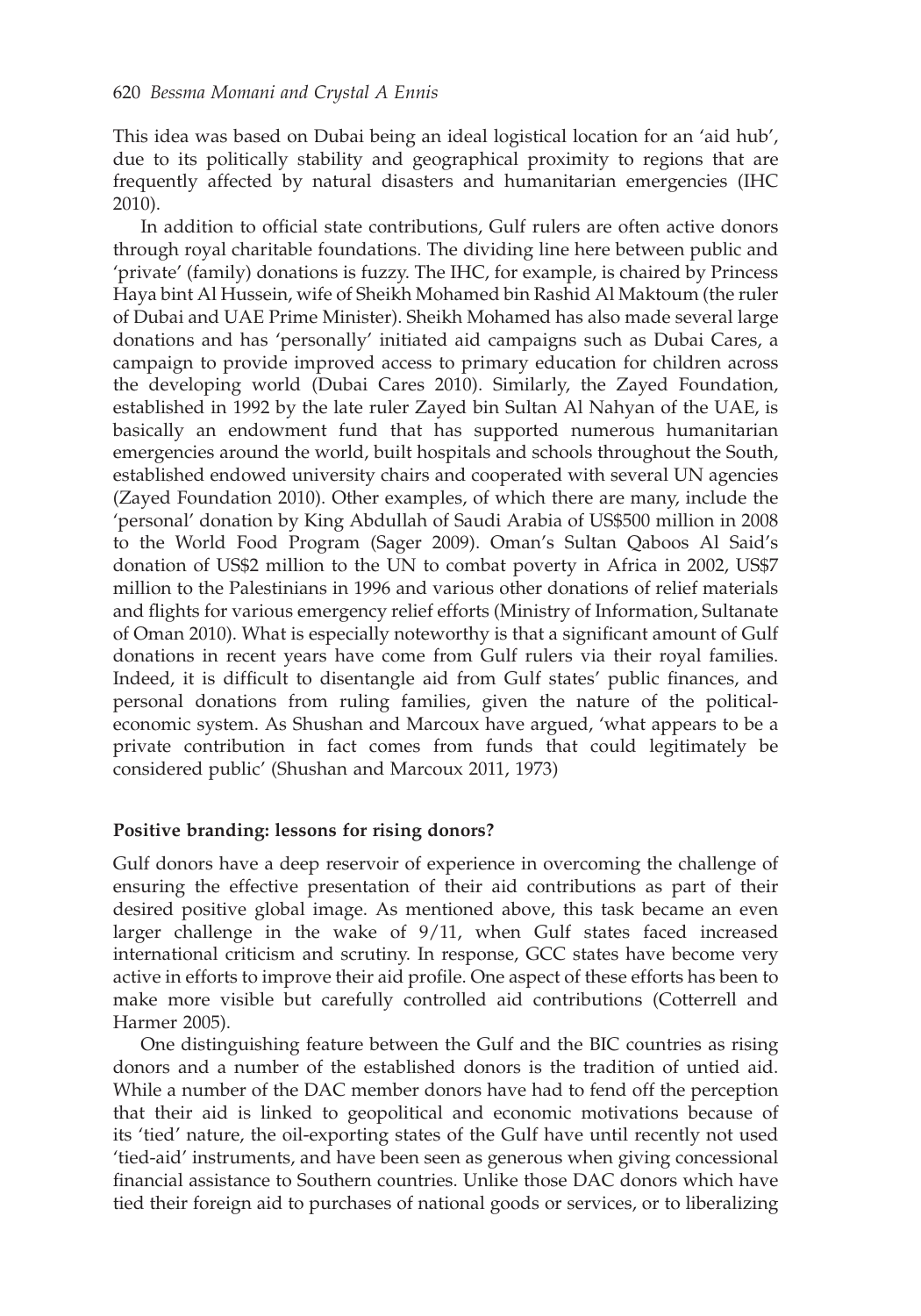investment laws for Western companies, Gulf states have a reputation for receiving limited material gain from their aid contributions (Shihata 1980, 6). Untied aid, of course, has become something of a trend in development circles, especially since the 2005 Paris Declaration on Aid Effectiveness. (OECD 2005; 2008). Much DAC aid now claims to be untied in economic terms, though is often still subject to normative socio-political conditions (see Krageland 2008).

The history of untied aid in Gulf Arab states long predates this trend. As early as 1979, the former director of the Kuwait Fund, Abdlatif Al Hamad, noted that

The Kuwait Fund ... is giving aid to countries with whom we have no direct relations, trade or otherwise. Take, for example, the Maldives; I never even knew they existed. I remember looking at a map to find out where they were. Yet we went there and tried to help them. So it is not materialistic. There is no feedback for us from it. (Saudi Aramco World 1979)

Similarly, a collection of essays from 1984 suggests that recipient countries felt that they benefited from Arab aid because, given its untied nature, they could allocate and spend the aid in a cost-effective manner when purchasing goods and services, and ensure that their needs were well served (Achilli and Khaldi 1984, 9).

Gulf states have historically also been hesitant about channelling their aid contributions through international organizations and other multilateral agencies that tie their aid flows to political performance. Critical of how some international organizations have made their aid conditional on advances in human rights, which is often associated with 'the West' rather than universal norms and rights (Barakat and Zyck 2009). This is a common concern among the rising donor group, who primarily donate mindful of the principle of non-interference. That is, they do not impose 'good governance' conditions (Chahoud 2008). Richard Manning suggests that such hesitancy in imposing international norms on aid recipients is a worrying trend (Manning 2006). Others (Barakat and Zyck 2009) suggest, however, that the preferences of the Gulf states for not imposing political conditionality stems from their respect for the Westphalian principle of state sovereignty. The legacy of colonialism and Western penetration in the MENA region's recent history has likely sensitized Gulf donors to the negative connotations of conditionality. Such sentiment is reflected in the following statement from the Director of the Kuwait Fund:

Alliances with cooperating countries are therefore built on foundations of solidarity and equality. Reflecting our belief that our beneficiaries are ultimately responsible for their own destinies, we are committed to the growing shift away from donordriven development policies toward participatory development processes and procedures. (Al-Hamad 2003, 9)

While untied aid is now often viewed as more facilitative of development, its lack of conditionality also raises environmental and human rights concerns. Neither China nor the GCC states are strangers to these allegations (see OECD 2005; Chahoud 2008; Woods 2008; Krageland 2008). Gulf Arab states' decision to provide aid to unsavoury regimes like Sudan, considered a human-rights abuser, has attracted criticism.

The Gulf states have had first-hand experience of dealing with what are, at times, self-defeating and confused priorities of the global aid regime. The Gulf donors have made concerted efforts to follow the internationally sanctioned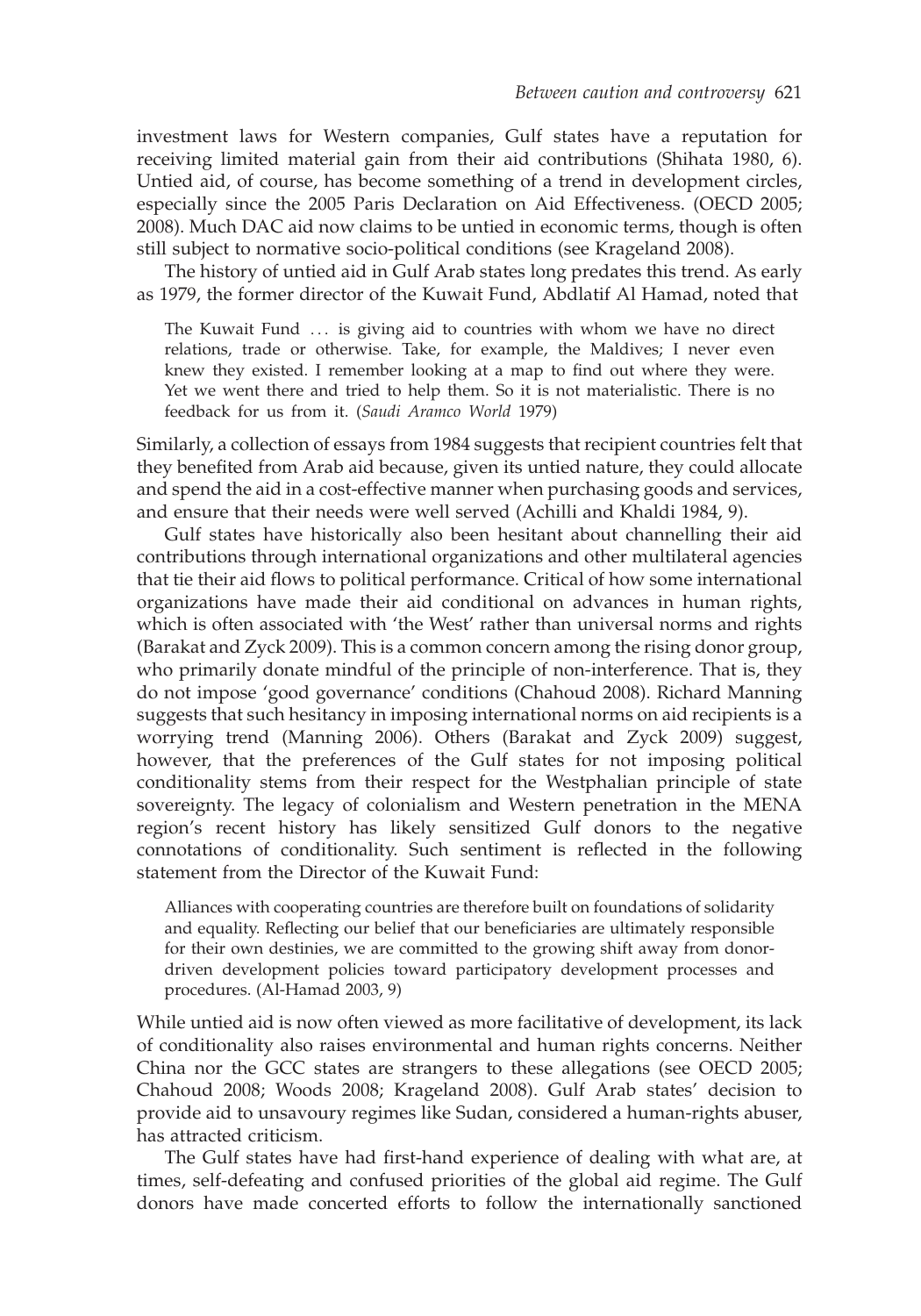principles (and 'best practices') for aid effectiveness of the 2005 Paris Declaration and the Accra Agenda for Action, including the commitment of local ownership, that is, that donors will support aid-recipient countries in 'owning' their poverty reduction strategies, to respond to local needs by taking policy ownership and using local systems (OECD 2010). Providing local ownership and donating untied aid to sordid aid recipients has constituted a difficult tradition for several Gulf states to balance against the above-mentioned international principles.

Of central importance in the challenge of improving the Gulf Arab donors' international image is their conformity to international norms of accountability and transparency. The UAE has recently promised to better adhere to transparency and accountability requirements by committing to report all its aid details to OECD DAC and publishing an annual aid report in the public domain (UAE Office for the Coordination of Foreign Aid 2009, 11). This seems to be a positive step in improving the country's international image. Other rising donors might pay heed to the negative impact of non-conformity with global normative conventions. There are both costs and benefits to adhering to global norms or trying to forge new ones. Indeed, emerging economies are arguably approaching a transition stage in which it is no longer in their best interest to adhere to normative conventions but it is in their interest to introduce new norms into the global governance landscape. The current geopolitical climate may, in fact, be lending more influence to the rising donor group. Operating from new positions of global power, they may find they are in a better position to pursue their own paths and agendas.

Another important shift in international image that the Gulf states have had to orchestrate over the past decade relates to how the political, ideological and regional stability concerns behind their aid have been recast since 9/11. During the Cold War, the political rationale behind Gulf aid went unquestioned because, particularly in the case of Saudi Arabia, it was often provided to anti-communist governments and political movements in neighbouring Muslim countries (Cotterrell and Harmer 2005). In the post-Cold-War era, Saudi aid has been reoriented towards helping to achieve the less straightforward objectives of suppressing the rise of its own hegemonic competitors. This has led to aid interventions aimed at stemming Iranian influence via supporting Sunni movements in Iraq, preventing Pakistani and Iranian influence from penetrating Afghanistan by supporting the Karzai government, and reducing Iranian and American influence over the sectarian Lebanese government by supporting the Sunni governing coalition. The Saudi, Qatari and Emirati roles in both supporting and suppressing various factions in the Arab uprisings since 2011 is a recent case in point. Their often contradictory support or opposition to movements is closely aligned to their geopolitical ambitions and traditional alliances (Kamrava 2012).

Some Gulf states have also been the subject of increased international criticism after 9/11, regarding the unintentional funding of radical Islamist organizations (Blanchard and Padros 2007). Increasingly conscious of international criticism, Gulf states have responded by making a discernable shift in their aid programming and delivery mechanisms, increasing their use of multilateral organizations and international non-governmental organizations (NGOs) to channel their aid contributions (Cotterrell and Hamer 2005, 12). Over the years, the Gulf states have provided consistent support to the Palestinian territories in the form of humanitarian assistance in response to Israeli military occupation.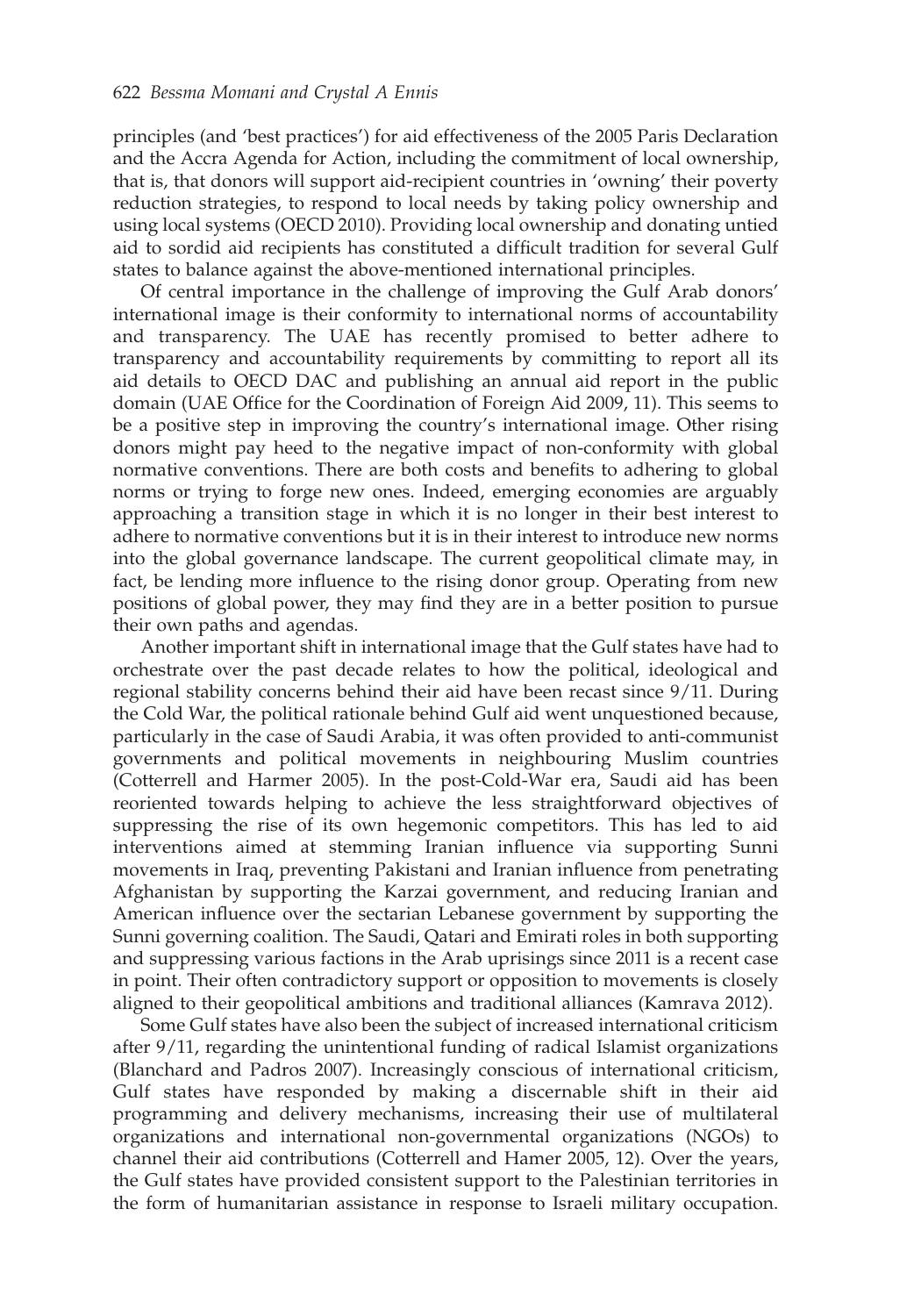This has been increasingly directed through international organizations. For example, Saudi Arabia has started directing a portion of its financial aid to the Palestinians through the UN Relief and Works Agency (UNRWA). Both of the two shifts in aid programming and delivery are part of the new public diplomacy efforts the Gulf states have undertaken to adjust their country branding since 9/11 and the onset of the 'war on terror' (Cooper and Momani 2009). Qatar has, however, occasionally been an outlier to this trend. Although Qatar's aid to Gaza was regularly delivered through UN agencies, in 2009 Qatar memorably donated US\$10 million to Gaza through Hamas, arousing much international ire (Eakin 2011; US Embassy, Doha 2009)

Gulf states have utilized the highly regarded Red Crescent societies as a platform to increase their visibility as responsible international donors. The Gulf states have nevertheless maintained their overall development assistance contributions which are delivered through national institutional channels, while also increasing their contributions of emergency aid during external crises. This is because development assistance is regularly based on royal decrees from individual state leaders and royal families, which do not consider emergency relief needs (Cotterrell and Harmer 2005, 11).

Several experiences of Gulf donors may be worthwhile for the BICs to note. First, the winds of geopolitics can change quite quickly, causing potential risks in channelling aid to certain states. The GCC countries have not always managed their national brand and were often too reactive to international criticism rather than managing potential storms in a proactive manner. In some ways the controversy over the investment of Dubai Ports in the US was a wake-up call for Gulf governments, although at times some still seem inclined to push sensitive buttons, as the Qatar example above demonstrates. Second, the Gulf states have often used untied aid. The strategic and economic implications behind the reasons for Gulf states use of untied aid, involve an unclear definition of financial or economic interests in recipient countries. This has also opened the door to heightened criticism with regard to the accountability and transparency of aid contributions, forming an inconsistent trademark.

# Conclusion

While Gulf Arab states have often been left out of debates on the role of emerging powers in the evolving global political economy and have been mostly overlooked with regard to their aid practices, the GCC region has had an interesting donorship trajectory. Not only does the region have a long history in bilateral aid provision, the Gulf Arab states have traditionally been generous donors to the international community. While abundant oil wealth has facilitated their generosity, their religious motivation and ambition for international prestige have also contributed to motivating their behaviour. This pattern is likely to continue for the foreseeable future. This article has suggested that Gulf Arab states share a number of similarities with the BICs as rising donors, even while they face unique challenges.

Prominent among these similarities is the concern emerging economies seem to generate in the 'developed' world with regard to their role and motivation in international donorship and global politics more broadly (see Woods 2008;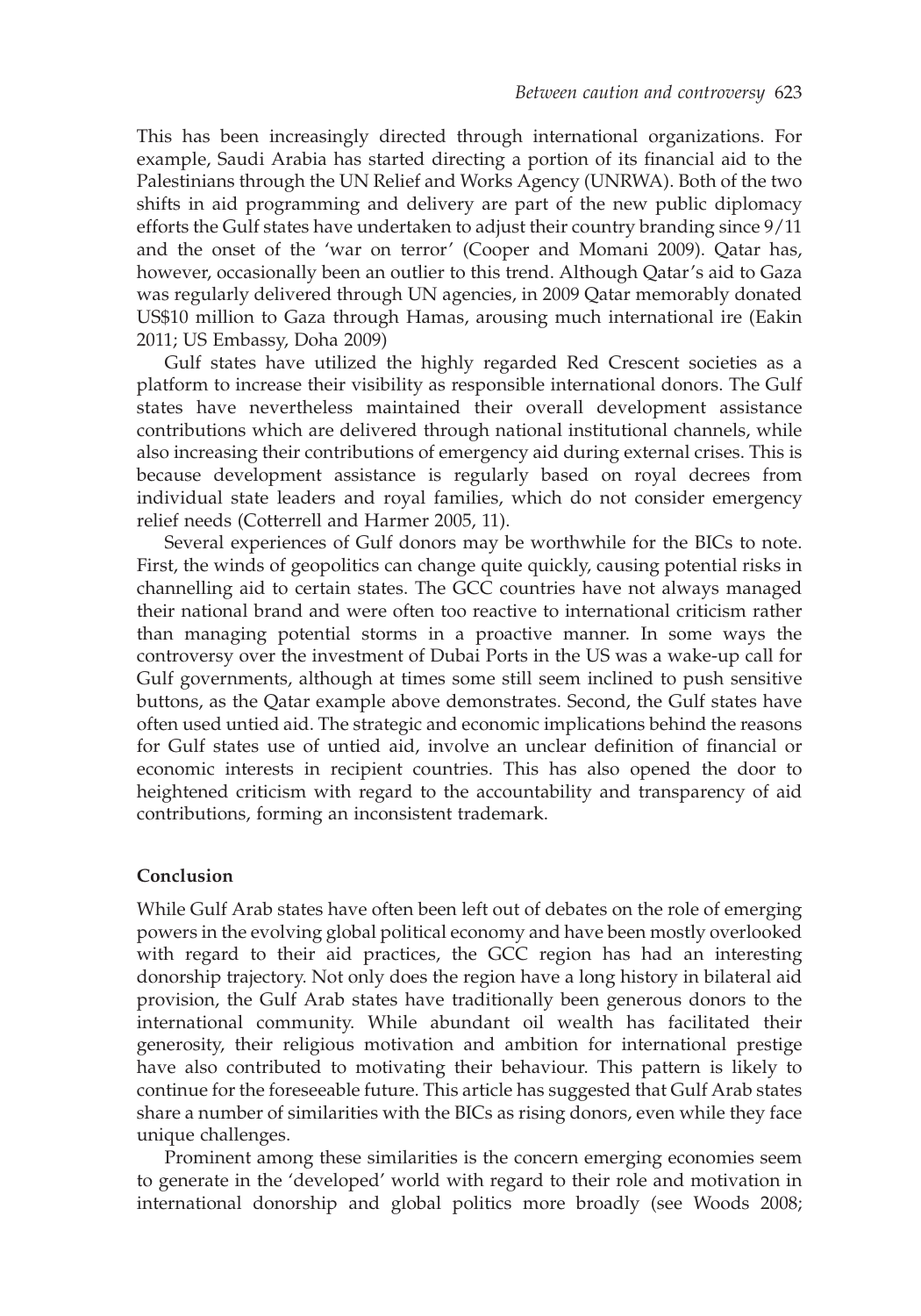Hurrell and Narlikar 2006). The GCC states along with other rising donors are not strangers to accusations of a lack of transparency nor are they unfamiliar with alarmist Western discourse around the demise of the normative power of good governance in a shifting global order. This article has attempted to spark a discussion about re-emerging donors, including the Gulf Arab states, in the international arena. It has sought to increase awareness of the aid practices of the region, and it is hoped other emerging donors like the BICs may find some useful insight from the region's experiences.

Gulf Arab states and the BICs have a long tradition of being active donors in the South. Neither the GCC states nor the BICs are 'newly emergent' donors. Like the rising donor group discussed in this issue, the Gulf Arab states feel a strong compulsion to help their neighbours in the global South. Although the GCC states are generous, they are increasingly cautious in their role as re-emerging donors. Constrained by global energy prices and often finding their aid embedded in controversy or requiring extraordinary caution in its management and delivery, they have become more conscious of their aid profile. Not only do GCC states need to account for changing global politics, the perceptions of the international community, and global best practices related to accountability and information transparency, they also have to balance their desire to use aid for the additional benefit of national branding. Increased anxiety caused by the negative publicity Gulf money received in the 'war on terror' prompted the redirection of money into multilateral channels and international NGOs such as the Red Crescent societies. Along with this, there has been a concerted effort to direct funds to a wider array of recipient nations, rather than just Arab and Muslim countries.

Another reason the Gulf donors are noted for their generosity is their tradition of providing untied aid. The Gulf states have pioneered a novel approach, possibly worthy of emulation, to aid delivery and also use methods thought to foster good relationships between donor and recipient countries, thereby facilitating local ownership of development means and ends. This appeals to recipient states and indeed fits well with contemporary development philosophy. Moreover, the establishment of a regional coordination group is not only a key means through which the Gulf Arab states coordinate their aid, but also serves as a mechanism that facilitates and promotes shared values, norms and policy coherence in aid provision. The Coordination Group's function as a platform for interaction and cooperation with international donor organizations increases its members' relevance and reach on the global stage.

Western discomfort with the growing economic power and aid practices of the BICs, the GCC states and other re-emerging donors is unlikely to abate any time soon. Continued inclusion and interaction in the global economy may raise Gulf Arab development organizations' familiarity and consistency patterns with Western counterparts over time. It may also serve to inculcate some transparency norms into the rising donors' practices and methodology. Yet as the West's ongoing financial haemorrhage leads to new demands for 'Eastern' funding sources, the new donor group's bargaining power increases. New actors are certainly helping reshape the global aid agenda and it will be fascinating to observe how this unfolds in the coming decade.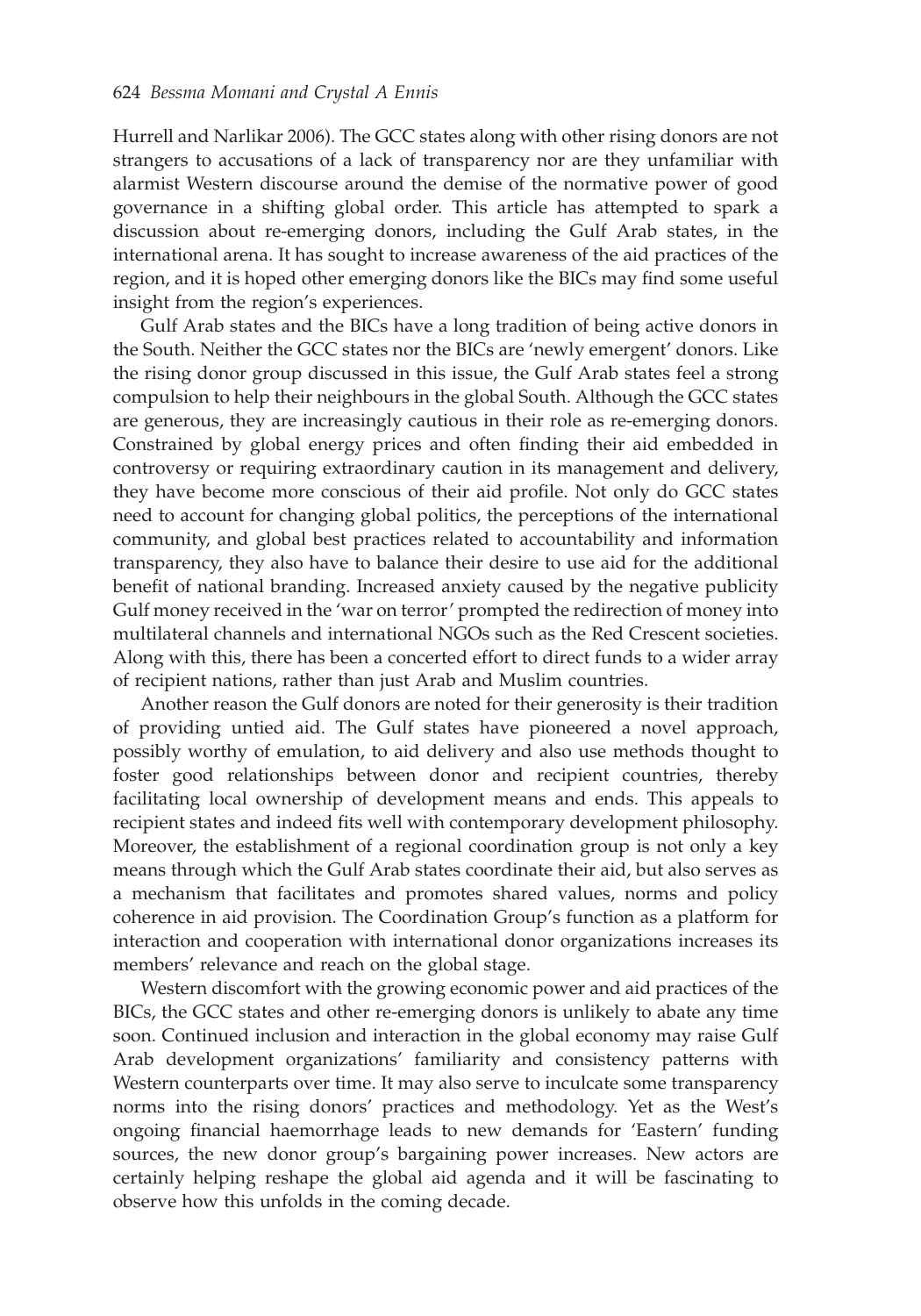## Notes on contributors

Bessma Momani is an associate professor at the University of Waterloo, Balsillie School of International Affairs, and senior fellow at Brookings Institution and the Centre for International Governance and Innovation.

Crystal A Ennis is a doctoral candidate at the Balsillie School of International Affairs.

# References

- Abocar, Amran (2008) 'Gulf states should up development aid—UN official', Reuters, 30 November, <[http://www.endpoverty2015.org/end-hunger/news/reuters-gulf-states](http://www.endpoverty2015.org/end-hunger/news/reuters-gulf-states-should-development-aid-un-official-november-30-2008/30/nov/08)[should-development-aid-un-official-november-30-2008/30/nov/08](http://www.endpoverty2015.org/end-hunger/news/reuters-gulf-states-should-development-aid-un-official-november-30-2008/30/nov/08)>, accessed 25 October 2009
- Acharya, Amitav (2004) 'How ideas spread: whose norms matter? norm localization and institutional change in Asian regionalism', International Organization, 58:2, 239–275
- Achilli, Michele and Mohamed Khaldi (eds) (1984) The role of the Arab development funds in the world economy (London: Croom Helm)
- Al-Hamad, Abdlatif (2003) 'The Coordination Group of Arab National and Regional Development Institutions: a framework for efficient aid delivery', speech delivered at the Symposium on Arab Development Aid, Dubai, September, <[http://www.](http://www.adelinotorres.com/mediooriente/%C1RABES_Ajuda%20%E1rabe%20ao%20desenvolvimento.pdf) [adelinotorres.com/mediooriente/%C1RABES\\_Ajuda%20%E1rabe%20ao%20desenvol](http://www.adelinotorres.com/mediooriente/%C1RABES_Ajuda%20%E1rabe%20ao%20desenvolvimento.pdf) [vimento.pdf](http://www.adelinotorres.com/mediooriente/%C1RABES_Ajuda%20%E1rabe%20ao%20desenvolvimento.pdf)>, accessed 25 October 2009
- Al Maktoum, Sheikh Mohammed bin Rashid (2009) 'Humanitarian aid', <[http://www.](http://www.sheikhmohammed.co.ae/vgn-ext-templating/v/index.jsp?vgnextchannel=bc41c4b62dbb4110VgnVCM100000b0140a0aRCRD&ID=634388dcaf434110VgnVCM1000003f140a0a) [sheikhmohammed.co.ae/vgn-ext-templating/v/index.jsp?vgnextchannel](http://www.sheikhmohammed.co.ae/vgn-ext-templating/v/index.jsp?vgnextchannel=bc41c4b62dbb4110VgnVCM100000b0140a0aRCRD&ID=634388dcaf434110VgnVCM1000003f140a0a)=bc41c [4b62dbb4110VgnVCM100000b0140a0aRCRD&ID](http://www.sheikhmohammed.co.ae/vgn-ext-templating/v/index.jsp?vgnextchannel=bc41c4b62dbb4110VgnVCM100000b0140a0aRCRD&ID=634388dcaf434110VgnVCM1000003f140a0a)=634388dcaf434110VgnVCM1000003[f140a0a](http://www.sheikhmohammed.co.ae/vgn-ext-templating/v/index.jsp?vgnextchannel=bc41c4b62dbb4110VgnVCM100000b0140a0aRCRD&ID=634388dcaf434110VgnVCM1000003f140a0a)>, accessed 15 October 2009
- Al-Saud, Talal bin Abdul Aziz (2003) 'Arab aid: a durable and steadfast source of development finance', speech delivered at the Symposium on Arab Development Aid, Dubai, September, <http://www.adelinotorres.com/mediooriente/%C1RABES [Ajuda%20%E1rabe%20ao%20desenvolvimento.pdf](http://www.adelinotorres.com/mediooriente/%C1RABES_Ajuda%20%E1rabe%20ao%20desenvolvimento.pdf)., accessed 15 November 2009
- ANRDI (2003) Arab national and regional development institutions: a profile 2003 (Vienna: OPEC Fund for International Development)
- Arab Bank for Economic Development in Africa (2008) Annual report 2008 (Khartoum: Publishing House)
- Barakat, Sultan and Steven A Zyck (2009) 'Gulf state assistance to conflict-affected environments: implications for politics & practice', WANA Forum, Amman,  $\langle$ [http://](http://www.lse.ac.uk/collections/LSEKP/documents/Barakat%20and%20Zyck.pdf) [www.lse.ac.uk/collections/LSEKP/documents/Barakat%20and%20Zyck.pdf](http://www.lse.ac.uk/collections/LSEKP/documents/Barakat%20and%20Zyck.pdf)., accessed 20 October 2009
- Beblawi, Hazem and Giacomo Luciani (1987) The rentier state (New York: Routledge)
- Bladd, Joanne (2011) 'Gulf signs off \$20bn aid deal for Oman, Bahrain', Arabian Business News, 11 March, <[http://www.arabianbusiness.com/gulf-signs-off-20bn-aid-deal-for](http://www.arabianbusiness.com/gulf-signs-off-20bn-aid-deal-for-oman-bahrain-386099.html)[oman-bahrain-386099.html](http://www.arabianbusiness.com/gulf-signs-off-20bn-aid-deal-for-oman-bahrain-386099.html)>, accessed 15 September 2009
- Blanchard, Christopher and Alfred Padros (2007) 'Saudi Arabia: terrorist financing issues', CRS Report for Congress, 14 September, <[http://www.fas.org/sgp/crs/terror/RL](http://www.fas.org/sgp/crs/terror/RL32499.pdf) [32499.pdf](http://www.fas.org/sgp/crs/terror/RL32499.pdf)., accessed 15 October 2009
- Chahoud, Tatjana (2008) 'Financing for development series: Southern non-DAC actors in development cooperation', Briefing Paper 13/2008, German Development Institution, Bonn
- Cooper, Andrew and Bessma Momani (2009) 'The challenge of re-branding countries in the Middle East: opportunities through new networked engagements versus constraints of embedded negative images', Place Branding and Public Diplomacy, 5:2, 103–117
- Cotterrell, Lin and Adele Harmer (2005) 'Diversity in donorship: the changing landscape of official humanitarian aid', Overseas Development Institute, HPG Background Paper, September, <<http://www.odi.org.uk/hpg/papers/Gulf.pdf>>, accessed 1 November 2009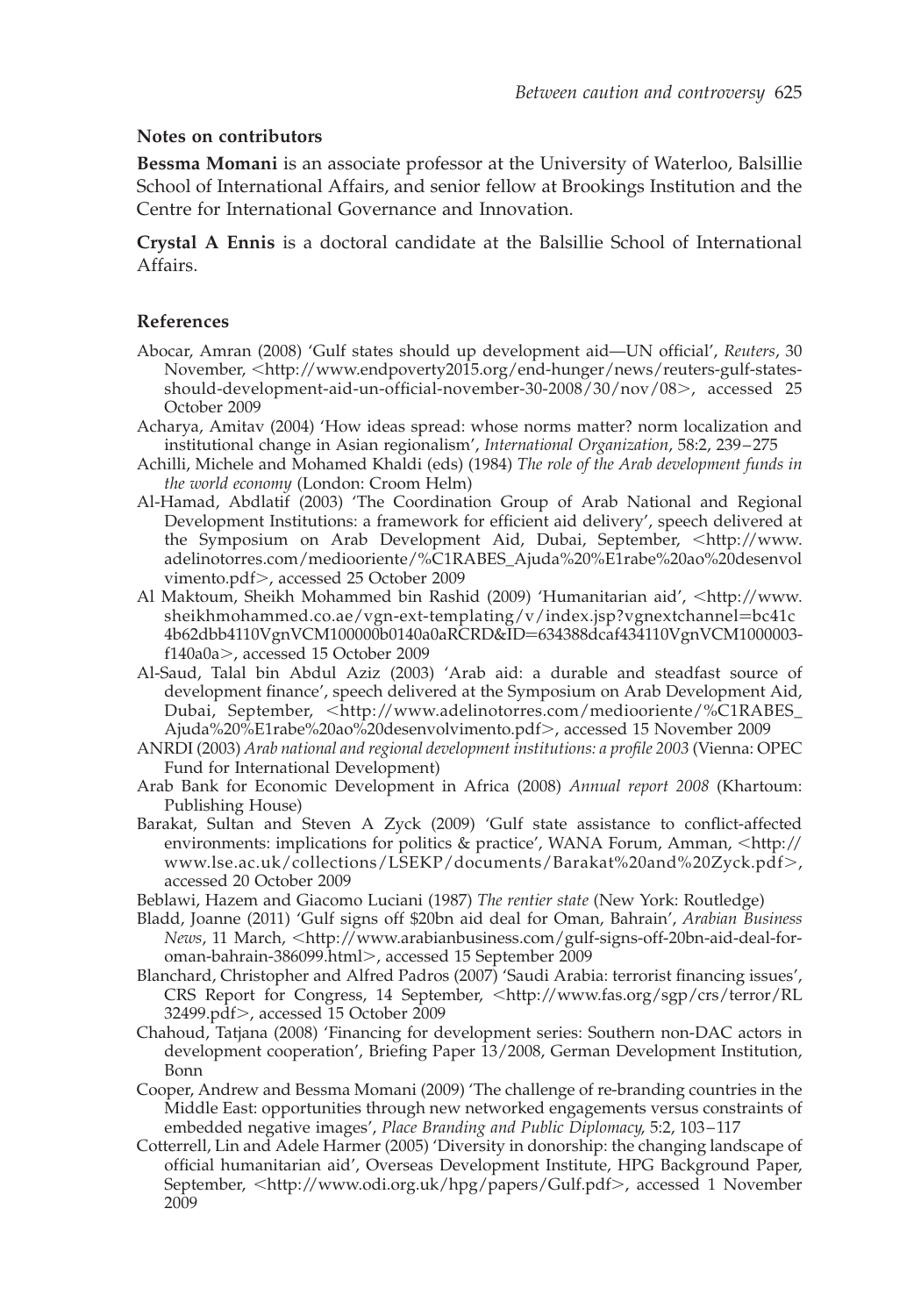#### 626 Bessma Momani and Crystal A Ennis

- Dean, Hartley and Zafar Khan (1997) 'Muslim perspectives on welfare', Journal of Social Policy, 26:2, 193–209
- Dubai Cares (2010), <<http://www.dubaicares.ae/>>, accessed 15 September 2009
- Eakin, Hugh (2011) 'The strange power of Qatar', New York Review of Books, <[http://www.](http://www.nybooks.com/articles/archives/2011/oct/27/strange-power-qatar/?pagination=false) [nybooks.com/articles/archives/2011/oct/27/strange-power-qatar/?pagination](http://www.nybooks.com/articles/archives/2011/oct/27/strange-power-qatar/?pagination=false)= [false](http://www.nybooks.com/articles/archives/2011/oct/27/strange-power-qatar/?pagination=false)>, accessed 5 January 2012
- Haykel, Stephen (2011) 'Saudi Arabia's Yemen dilemma: how to manage an unruly client state', Foreign Affairs, 12 June, <[http://www.foreignaffairs.com/articles/67892/](http://www.foreignaffairs.com/articles/67892/bernard-haykel/saudi-arabias-yemen-dilemma?page=show) [bernard-haykel/saudi-arabias-yemen-dilemma?page](http://www.foreignaffairs.com/articles/67892/bernard-haykel/saudi-arabias-yemen-dilemma?page=show)=show>, accessed 15 January 2012
- Hertog, Steffen (2011) 'The evolution of rent recycling during two booms in the Gulf Arab states: business dynamism and society stagnation' in Matteo Legrenzi and Bessma Momani (eds) Shifting geo-economic power of the Gulf: oil, finance and institutions (London: Ashgate), 55–74
- Hill, Ginny and Gerd Nonneman (2011) 'Yemen, Saudi Arabia and the Gulf states: elite politics, street protests and regional diplomacy', Chatham House Briefing Paper, Middle East and North Africa Programme, May, MENAP BP 2011/1, Royal Institute of International Affairs, London
- Hurrell, Andrew and Amrita Narlikar (2006) 'A new politics of confrontation? Brazil and India in multilateral trade negotiations', Global Society, 20:4, 415–433
- Hvidt, Martin (2011) 'Economic diversification in the Gulf Arab states' in Matteo Legrenzi and Bessma Momani (eds) Shifting geo-economic power of the Gulf: oil, finance and institutions (London: Ashgate)
- IHC (2010) 'Free zones in the UAE: International Humanitarian City', UAE Free Zones, ,[http://www.uaefreezones.com/fz\\_dubai\\_aid\\_city.html](http://www.uaefreezones.com/fz_dubai_aid_city.html)., accessed 5 January 2012
- IMF (2008) Regional economic outlook: Middle East and Central Asia (Washington), <[http://](http://www.imf.org/external/pubs/ft/reo/2008/MCD/eng/mreo0508.pdf) [www.imf.org/external/pubs/ft/reo/2008/MCD/eng/mreo0508.pdf](http://www.imf.org/external/pubs/ft/reo/2008/MCD/eng/mreo0508.pdf)., accessed 3 October 2009
- Kamrava, Mehran (2012) 'The Arab Spring and the Saudi-led counterrevolution', Orbis, 56:1, 96–104
- King Fahd bin Abdulaziz (2006) 'Indication of the scale of Saudi foreign aid',  $\langle$ [http://](http://www.kingfahdbinabdulaziz.com/main/n010.htm) [www.kingfahdbinabdulaziz.com/main/n010.htm](http://www.kingfahdbinabdulaziz.com/main/n010.htm)>, accessed 5 September 2010
- Kragelund, Peter (2008) 'The return of non-DAC donors to Africa: new prospects for African development?', Development Policy Review, 26:5, 555–584
- Lawson, Fred H (2005) 'Economic Liberalization and the reconfiguration of authoritarianism in the Arab Gulf states', Orient, 46, 19–43
- Manning, Richard (2006) 'Will "emerging donors" change the face of international co-operation?', Development Policy Review, 24:4, 371–385
- MEES  $(2009)$ ,  $\lt$ <http://www.old.mees.com/postedarticles/oped/v52n26-5OD01.htm>>, accessed 5 October 2010
- Ministry of Information, Sultanate of Oman (2010) 'Wise leader', <[http://www.omanet.](http://www.omanet.om/english/hmsq/hmsq1.asp) [om/english/hmsq/hmsq1.asp](http://www.omanet.om/english/hmsq/hmsq1.asp)>, accessed 20 October 2009
- Momani, Bessma (2009), 'Oil producing gulf states, IMF, and the international financial crisis', World Economics, 10:1, 13–24
- Momani, Bessma (2011) 'Shifting Gulf Arab investments into the Mashreq' in Matteo Legrenzi and Bessma Momani (eds) Shifting geo-economic power of the Gulf: oil, finance and institutions (London: Ashgate), 163–179
- Moubarak, Walid (1987) 'The Kuwait Fund in the context of Arab and Third World politics', Middle East Journal, 41:4, 539–540
- Naím, Moisés (2007) 'Rogue aid', Foreign Policy, 1 March, <[http://www.foreignpolicy.com/](http://www.foreignpolicy.com/articles/2007/02/14/rogue_aid) [articles/2007/02/14/rogue\\_aid](http://www.foreignpolicy.com/articles/2007/02/14/rogue_aid)>, accessed 5 September 2010
- Neumayer, Eric (2003) 'What factors determine the allocation of aid by Arab countries and multilateral agencies?', Journal of Development Studies, 39:4, 134–147
- NMC (2009) 'Government-development aid', UAE Interact, <[http://www.uaeinteract.](http://www.uaeinteract.com/government/development_aid.asp) [com/government/development\\_aid.asp](http://www.uaeinteract.com/government/development_aid.asp)., accessed 25 October 2009
- Nonneman, Gerd (1988) Development, administration and aid in the Middle East (London: Routledge)